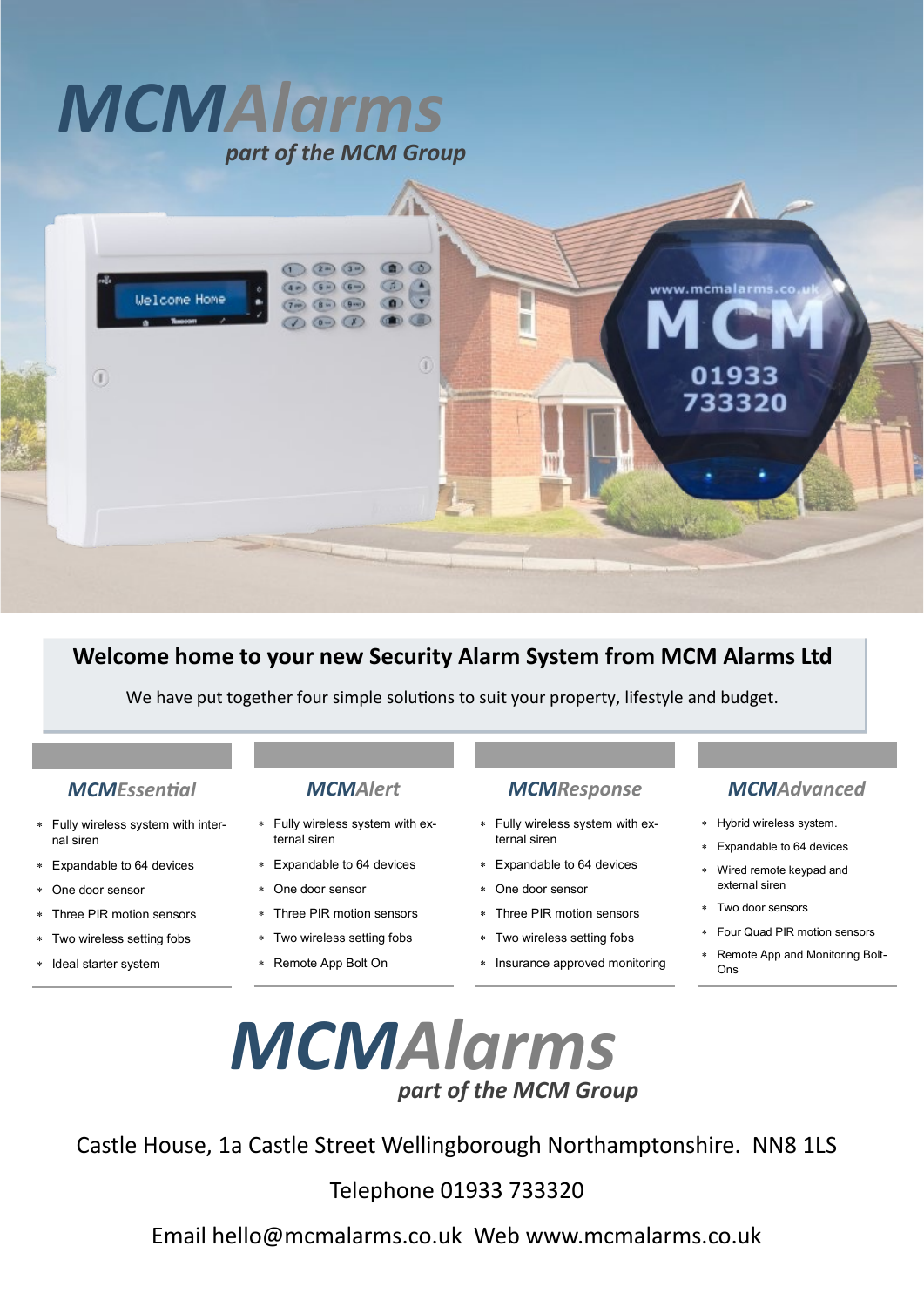

## **Control Panel with Remote Keypads USER MANUAL (ICON and LCD)**





**IMPORTANT: Please note the Sterling 10 LCD keypad is not compatible for use with the Sterling 10 ICON keypad.**



TS50131-3:2003 EN50131-1 PD6662:2004 Security Grade 1<br>Environmental Class 2



**RINS1414-1**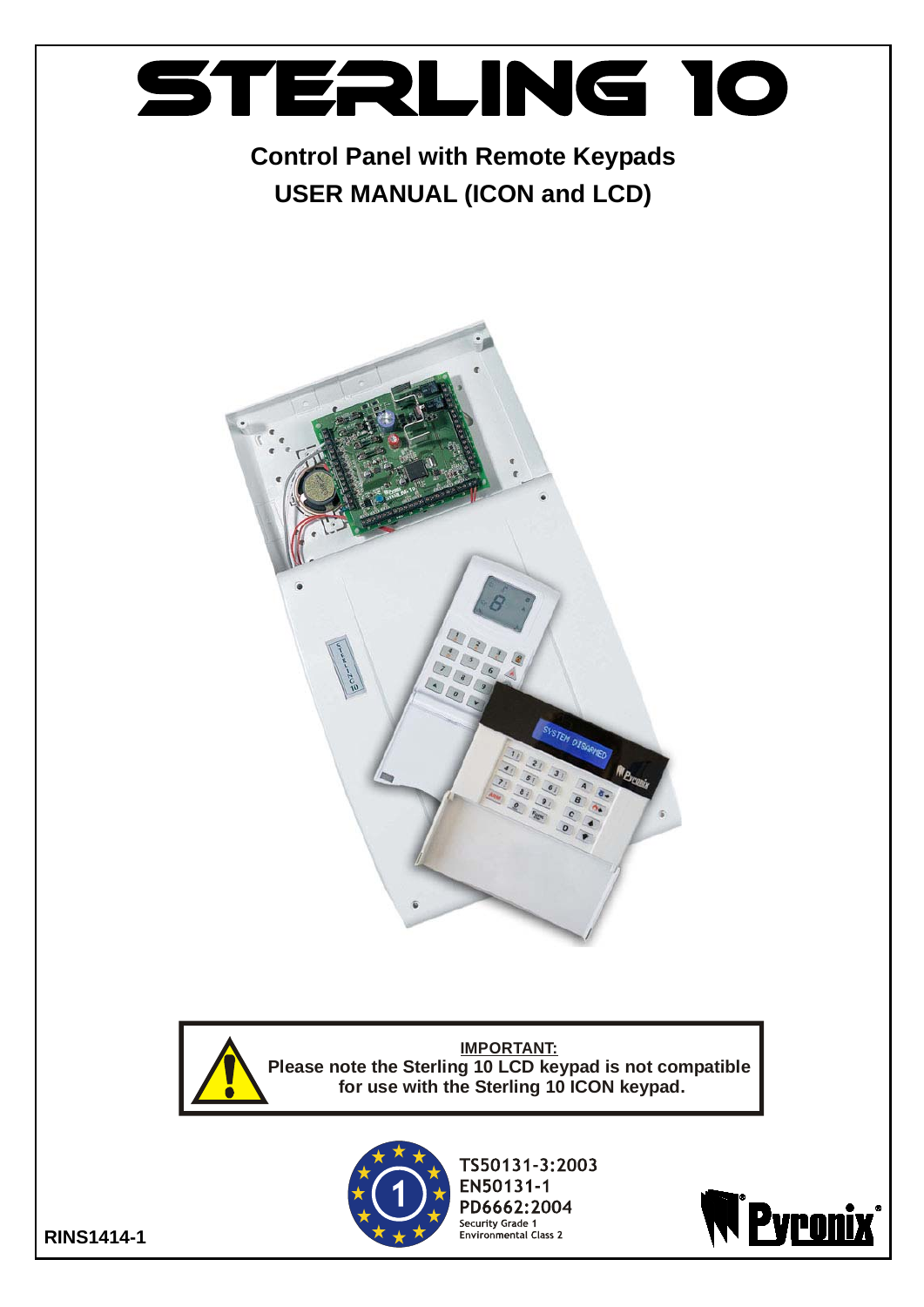#### **CONTENTS**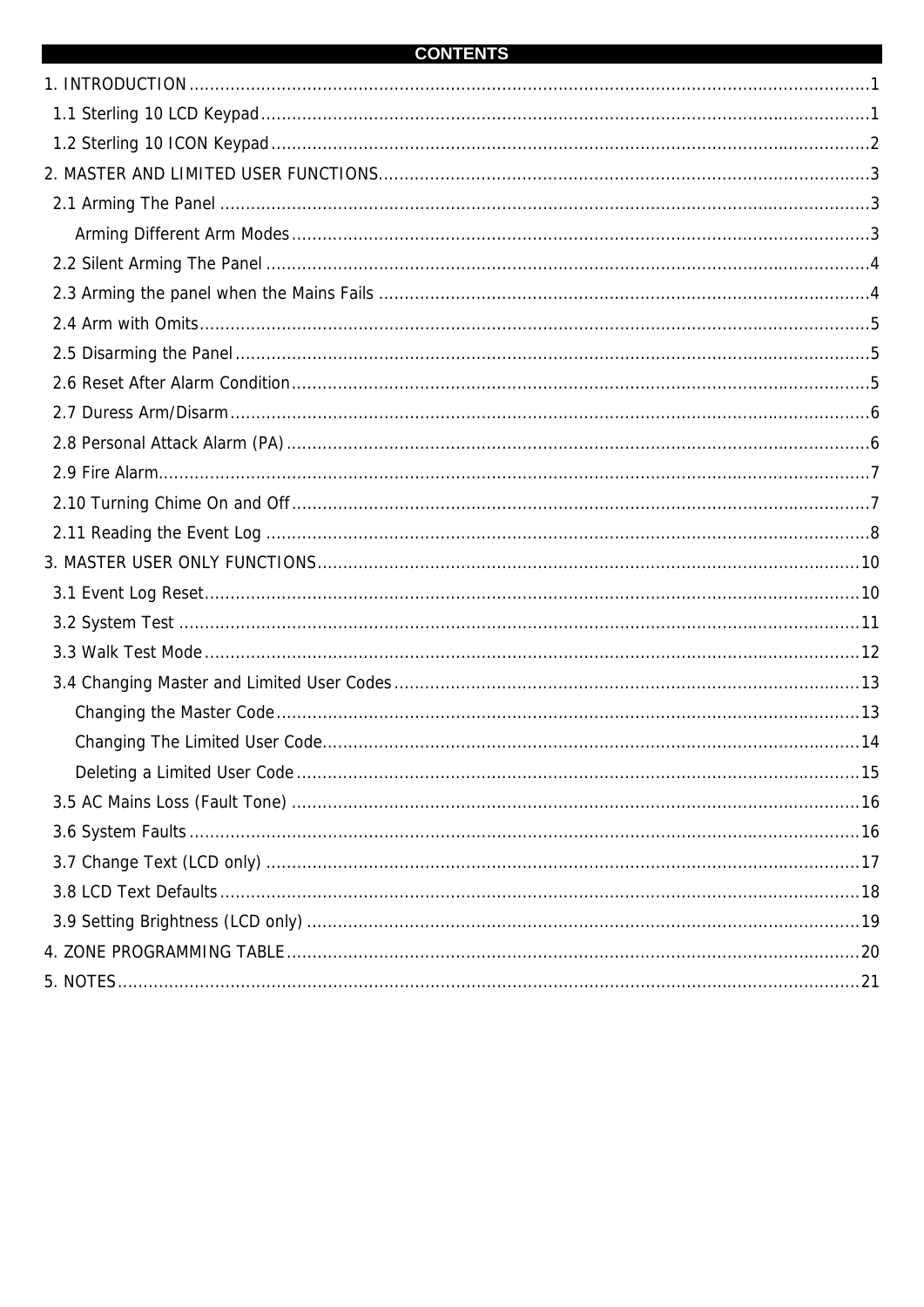### **1. INTRODUCTION**

Thank you for buying the Sterling 10 control panel. The Sterling panel uses the latest technology in design and manufacture.

As the end user of the Sterling you will have been provided with either an LCD or ICON keypad. This manual is written to help you use the functions of your alarm system, enabling you to get the best out of your system. Once you are familiar with the panel and its functions, it is advisable to change the factory set 'Master' code.

There are two levels of user access to the system:

The **Master Code (Code 1 – default 1234)** allows access to all user functions and programming features.

The **Limited User Code (Codes 2 to 7)** allow arming/disarming of the panel, enabling and disabling of the door chime and viewing of the event log only.

#### **1.1 Sterling 10 LCD Keypad**

|                                  |                             | SYSTEM DISARMED                                                                                                                                                     |                   | <b>Pyronix</b> |                                                   |
|----------------------------------|-----------------------------|---------------------------------------------------------------------------------------------------------------------------------------------------------------------|-------------------|----------------|---------------------------------------------------|
| <b>Numeric</b><br><b>Keypad</b>  | ▥<br>$\mathbf 1$<br>DÏ<br>4 | 2 <sup>2</sup><br>$\overline{\mathbf{3}}$<br>$\Gamma$<br>$_{\rm c}^{\rm A}$<br>$\frac{p}{r}$<br>5 <sup>M</sup><br>$6\phantom{1}6$<br>$\frac{p}{R}$<br>$\frac{1}{K}$ | IJ<br>Α<br>B<br>炒 | I<br>Ш         | <b>Personal</b><br><b>Attack</b><br>(Left Scroll) |
| Arm                              | 7<br><b>ARM</b>             | $\frac{5}{0}$<br>8<br>$\times\mathbb{R}$<br>9<br>$\frac{\mathsf{Y}}{\mathsf{Z}}$<br>$ F_{\text{Enter}}^{unc} $<br>$\int_{\text{SPACE}}$                             | C<br>n            |                | <b>Fire</b><br>(Right Scroll)<br><b>Up/Down</b>   |
| <b>Function</b><br><b>Button</b> |                             |                                                                                                                                                                     |                   |                | <b>Scroll Keys</b>                                |

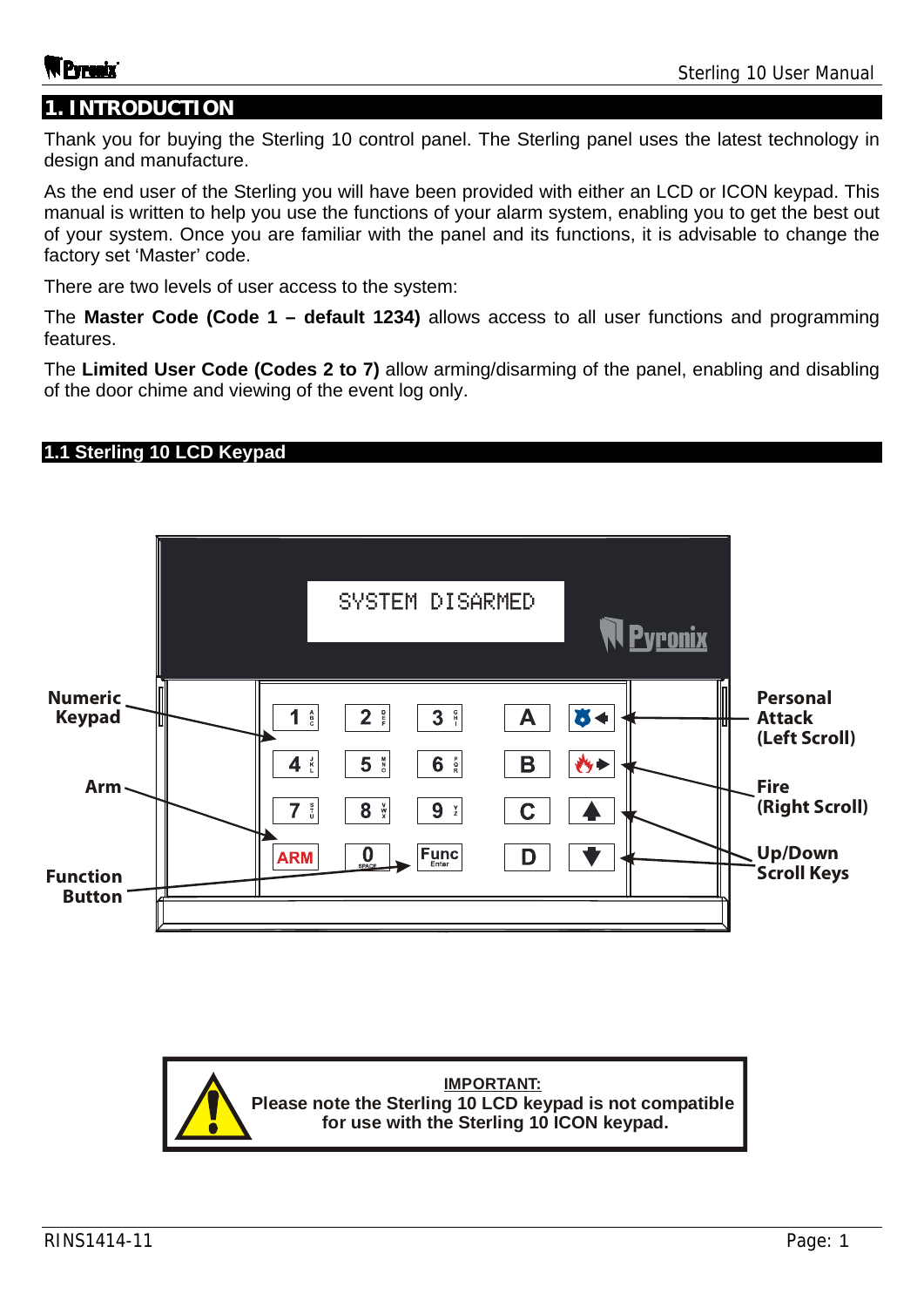**1.2 Sterling 10 ICON Keypad** 



**Whilst the keys and displays for both keypads differ, their functionality is very similar. Where functionality differs, methods for both keypads will be described. Where functionality for both keypads is the same, only one set of instructions for both are described.** 

> **IMPORTANT: Please note the Sterling 10 LCD keypad is not compatible for use with the Sterling 10 ICON keypad.**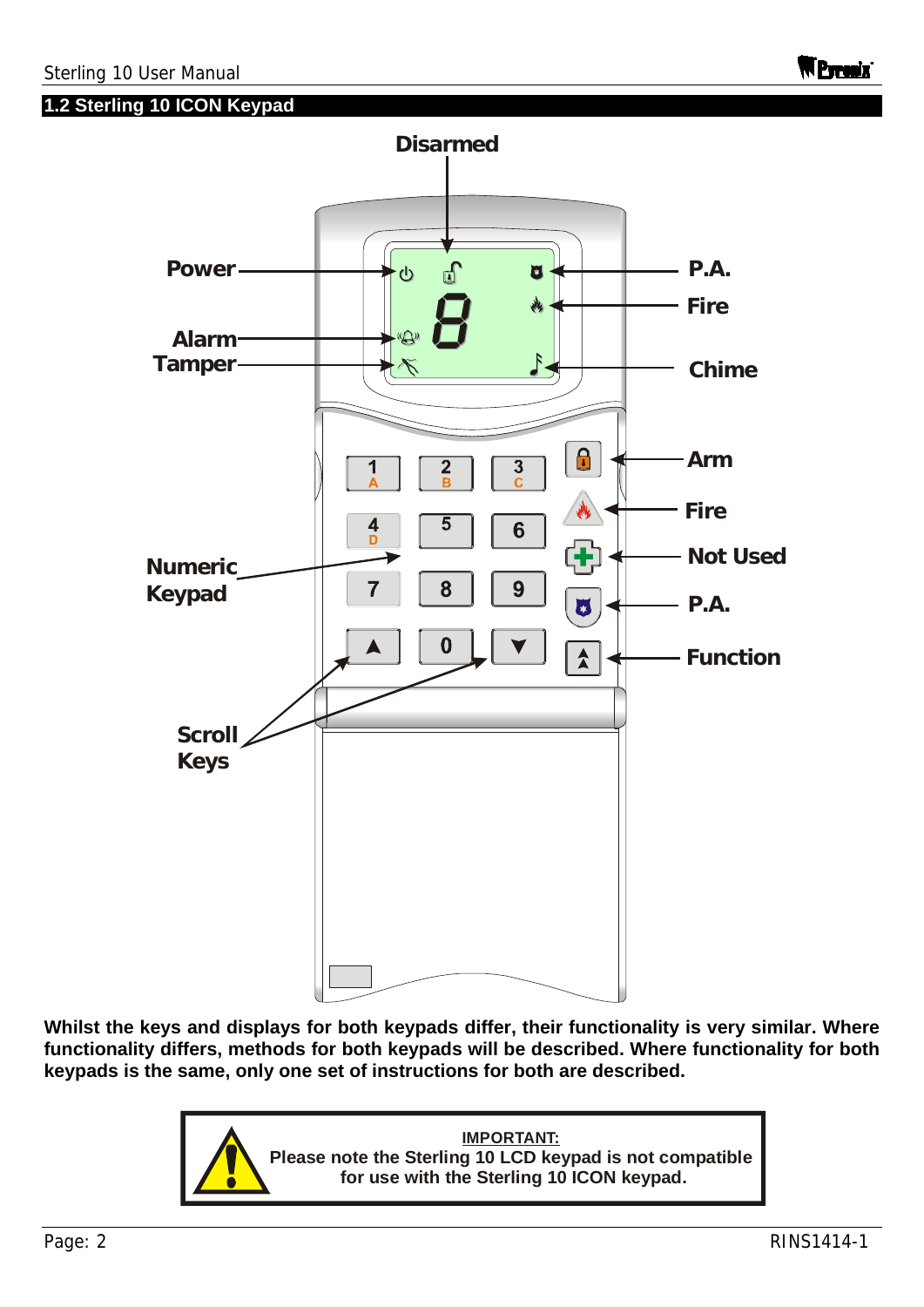## **2. MASTER AND LIMITED USER FUNCTIONS**

The following operations can be performed by both Master and Limited Users.

#### **2.1 Arming The Panel**

At the time of arming the Sterling 10, any four arm modes can be selected. i.e.

- **ARM MODE A:** Whole system armed, nobody on premises.
- **ARM MODE B**: Upstairs disarmed. Downstairs armed.
- **ARM MODE C:** Upstairs armed. Downstairs disarmed.
- **ARM MODE D:** Garage and kitchen off, remainder on.

This can be programmed by your engineer.

To Arm the panel in Arm mode A, Enter your 4-digit code **(Default 1234)**:

|   |                                                 |                                                                       | SYSTEM DISARMED                                                                                                                              |                  |    | <b>Pyronix</b> |
|---|-------------------------------------------------|-----------------------------------------------------------------------|----------------------------------------------------------------------------------------------------------------------------------------------|------------------|----|----------------|
| ║ | 1 <sup>8</sup><br>$7 \frac{1}{5}$<br><b>ARM</b> | 2 <sup>°</sup><br>$\frac{1}{2}$<br>5<br>$8 \frac{v}{x}$<br>0<br>SPACE | 3 <sup>°</sup><br>$\frac{P}{R}$<br>6<br>9<br>$-\frac{\mathsf{Y}}{\mathsf{Z}}$<br>$\left  \mathsf{F}_{\mathsf{Enter}}^{\mathsf{unc}} \right $ | А<br>в<br>C<br>D | ж. |                |

#### **Arming Different Arm Modes**

To Arm the panel in different arm modes:

- **Enter your 4-digit user code**
- Press  $\overline{R}$  Rey (on the ICON press the  $\boxed{1}$ ) and then the arm mode you require:
- $\bullet$   $\left(2\right)$  (for Arm Mode B)
- (for Arm Mode C) or
- $(4)$  (for Arm Mode D).

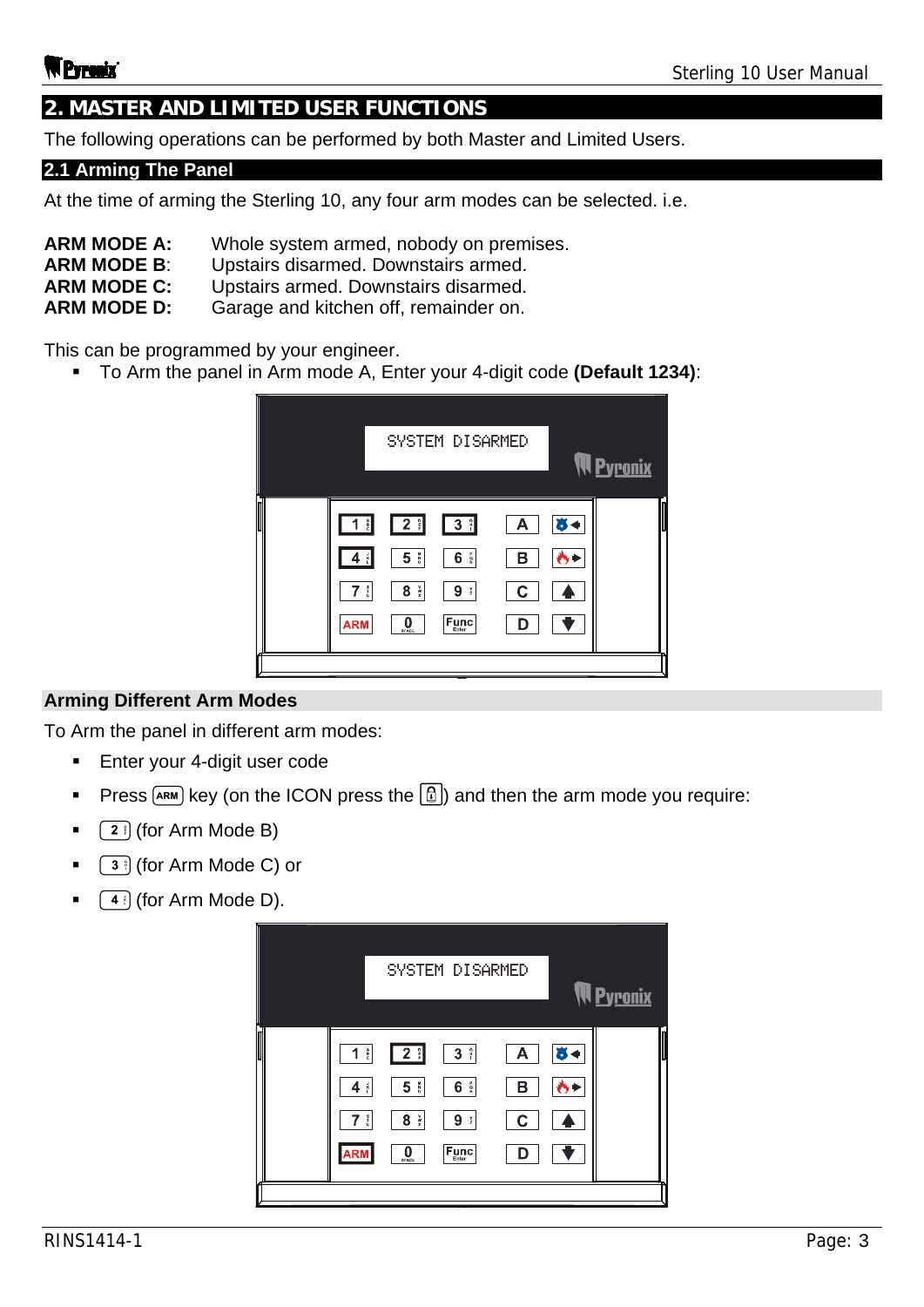The Entry/Exit timer will start to countdown, after 30 seconds (default) the system will be armed.

If the Sterling hasn't armed you may have requested a different exit mode:

#### *If Final Door is programmed:*

The exit timer will sound and keep sounding until an Entry/Exit zone is opened and closed. After 7 seconds (default) the system will be armed.

#### *If Push To Arm is programmed:*

The exit timer will sound and keep sounding until a Push Button is pressed; once this is pressed the panel will be armed after 7 seconds.

#### **2.2 Silent Arming The Panel**

If you wish to silent arm the Sterling 10, so the entry and exit timer is silent:

- Press the  $\overline{R}$  key (on the ICON press the  $\boxed{1}$ ) then the arm mode you require:
- $\lceil 1 \rceil$  (for Arm Mode A),
- $\sqrt{2}$  (for Arm Mode B),
- (for Arm Mode C) or
- $(4)$  (for Arm Mode D).

The diagram below shows how to silent arm the Sterling 10 in Arm Mode A:

|                                            |                                                                                  | SYSTEM DISARMED                                             |                  |                      | <b>N <u>Pyronix</u></b> |
|--------------------------------------------|----------------------------------------------------------------------------------|-------------------------------------------------------------|------------------|----------------------|-------------------------|
| 1 <sup>4</sup><br>$4$ $\frac{1}{1}$<br>7 i | $2$ $\frac{6}{5}$<br>$5 \frac{N}{6}$<br>$8 \frac{v}{x}$<br>$\int_{\text{SPACE}}$ | $3$ $\degree$<br>6 <sup>°</sup><br>9:<br>$F_{\text{Enter}}$ | A<br>в<br>С<br>D | $\ddot{\phantom{a}}$ |                         |

A dual tone will be heard on acceptance of the command, and another dual tone will be heard once the entry time has timed out and the system is armed.

#### **2.3 Arming the panel when the Mains Fails**

Under normal operation the panel will indicate a fault condition if the AC supply is disconnected. It will still be possible to arm and disarm the panel during a mains fail, unless disallowed by the engineer, and no further action is required. Full functionality of the panel is available during a mains failure.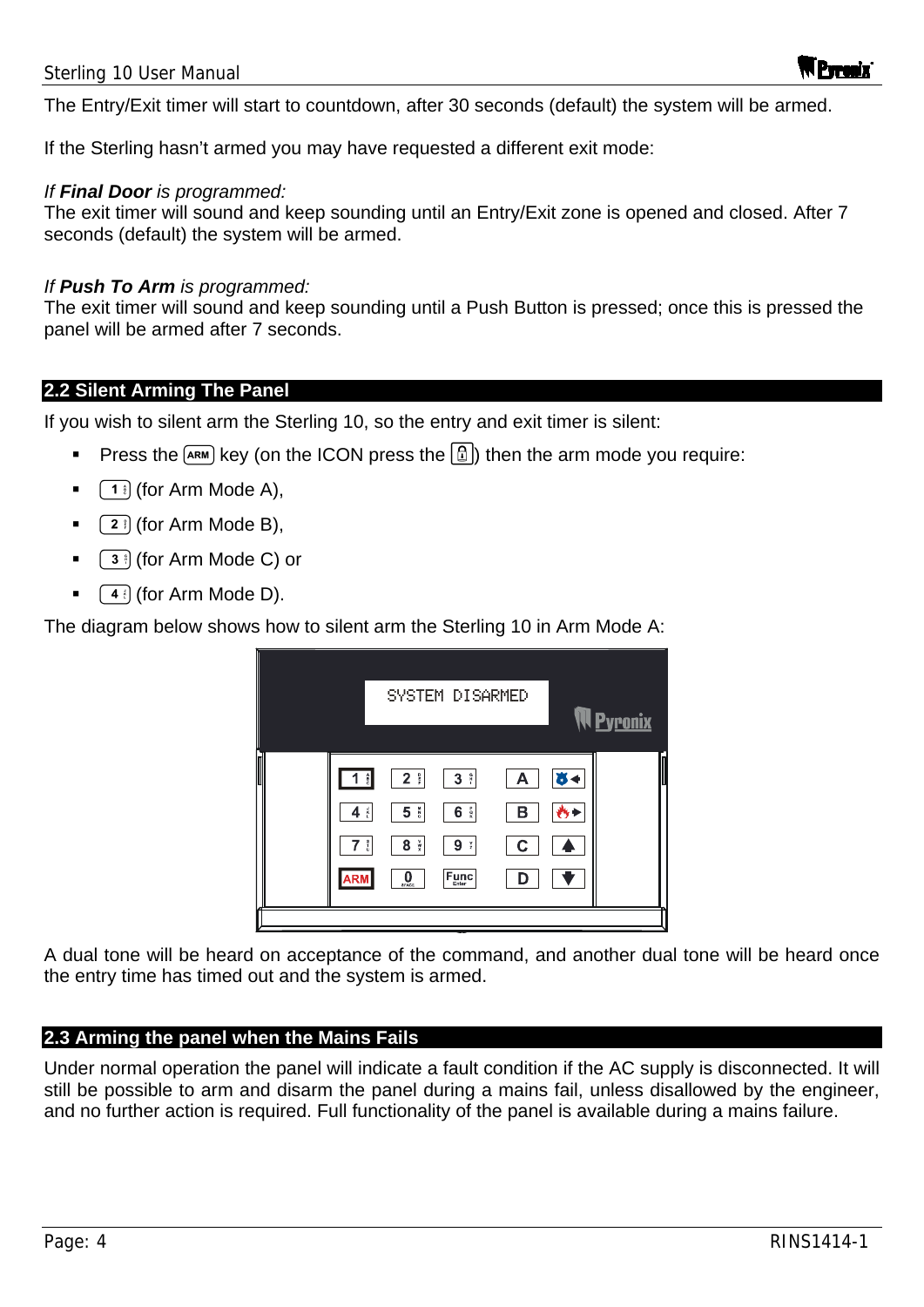#### **2.4 Arm with Omits**

It is possible to arm the panel with one or more zones omitted (that is, not activated). The sensors for these zones will not activate the alarm system under any circumstances for that arm procedure.

- **Enter your 4-digit code**
- Press the  $\lceil \frac{F_{\text{LMC}}}{F_{\text{LMC}}} \rceil$  (LCD) or  $\lceil \frac{1}{\Lambda} \rceil$  (ICON) key
- Followed by the  $\left( \mathbb{Q}\right)$  key

Then enter the numbers of the zone to be omitted, (Zones 1 to 8). If, for example, you want to omit Zone 1 (default text F DOOR), the following will be displayed:



Then press the  $\lceil \frac{F_{\text{MD}}}{F_{\text{MD}}} \rceil$  (LCD) or  $\lceil \frac{1}{A} \rceil$  (ICON) key.

The Entry/Exit timer will start to countdown, once armed the chosen zone(s) will be omitted from that arm mode only. Arming the panel in future will not have these omits enabled unless you omit the zones again using the above function.

#### **2.5 Disarming the Panel**

The panel may be disarmed by entering the building via the Entry/Exit route and entering on the keypad either the Master Code or any User Code.

#### **2.6 Reset After Alarm Condition**

After an alarm condition, enter the user code **(Default 1234)**:

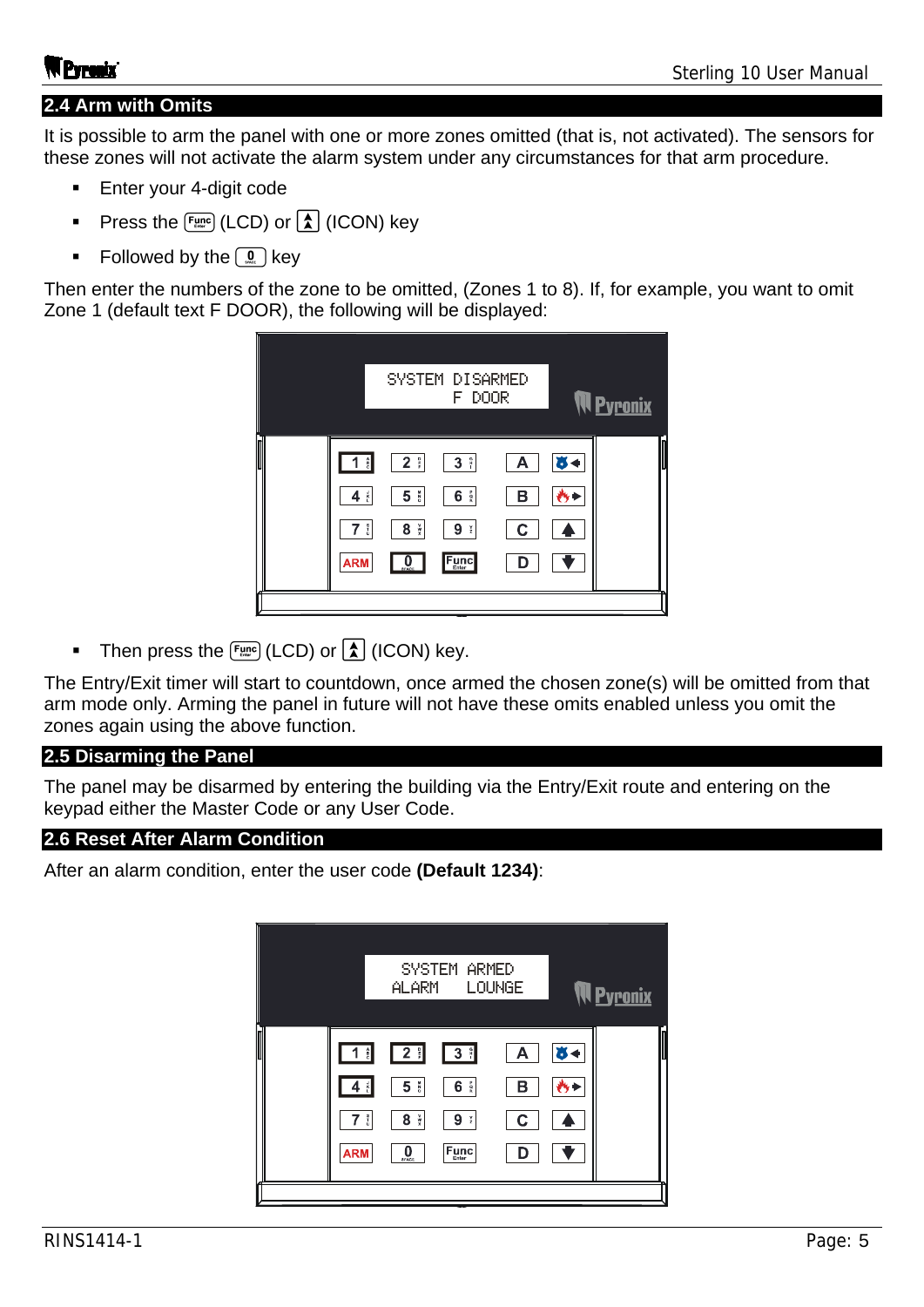Once entered, the zone that was activated will be displayed (as above). To reset the system, enter you user code again, and "SYSTEM DISARMED" will be shown.

If the panel is not reset, then your engineer has enabled engineer or Anti-code reset. Please contact your installation company.

#### **2.7 Duress Arm/Disarm**

Enter your User Code, with the last 2 digits transposed. For example, if your code is 1 2 3 4, enter 1 2 4 3. The panel will appear normal, but a silent PA (Personal Attack) alarm will be sent to the Alarm Receiving Centre (if connected).

#### **2.8 Personal Attack Alarm (PA)**

To activate the personal attack alarm:

- **LCD Keypad**: press the  $F_{\text{time}}$  key and then the  $(\overline{6})$  key
- **ICON Keypad**: press the  $\boxed{\lambda}$  key and then the  $\boxed{\alpha}$  key.

|                                                                        |                                                                 | SYSTEM DISARMED                                              |                             |             | <b>N</b> Pyronix |
|------------------------------------------------------------------------|-----------------------------------------------------------------|--------------------------------------------------------------|-----------------------------|-------------|------------------|
| 1 <sup>a</sup><br>$4$ $\frac{3}{5}$<br>$7\;\mathring{ }$<br><b>ARM</b> | 2:<br>5 <sup>8</sup><br>$\frac{v}{x}$<br>8<br>0<br><b>SPACE</b> | $3 \nparallel$<br>$6\frac{p}{R}$<br>9:<br>$F_{\text{inter}}$ | $\mathsf{A}$<br>в<br>C<br>D | $8 -$<br>M. |                  |
|                                                                        |                                                                 |                                                              |                             |             |                  |

To disarm the Personal Attack, enter your user code.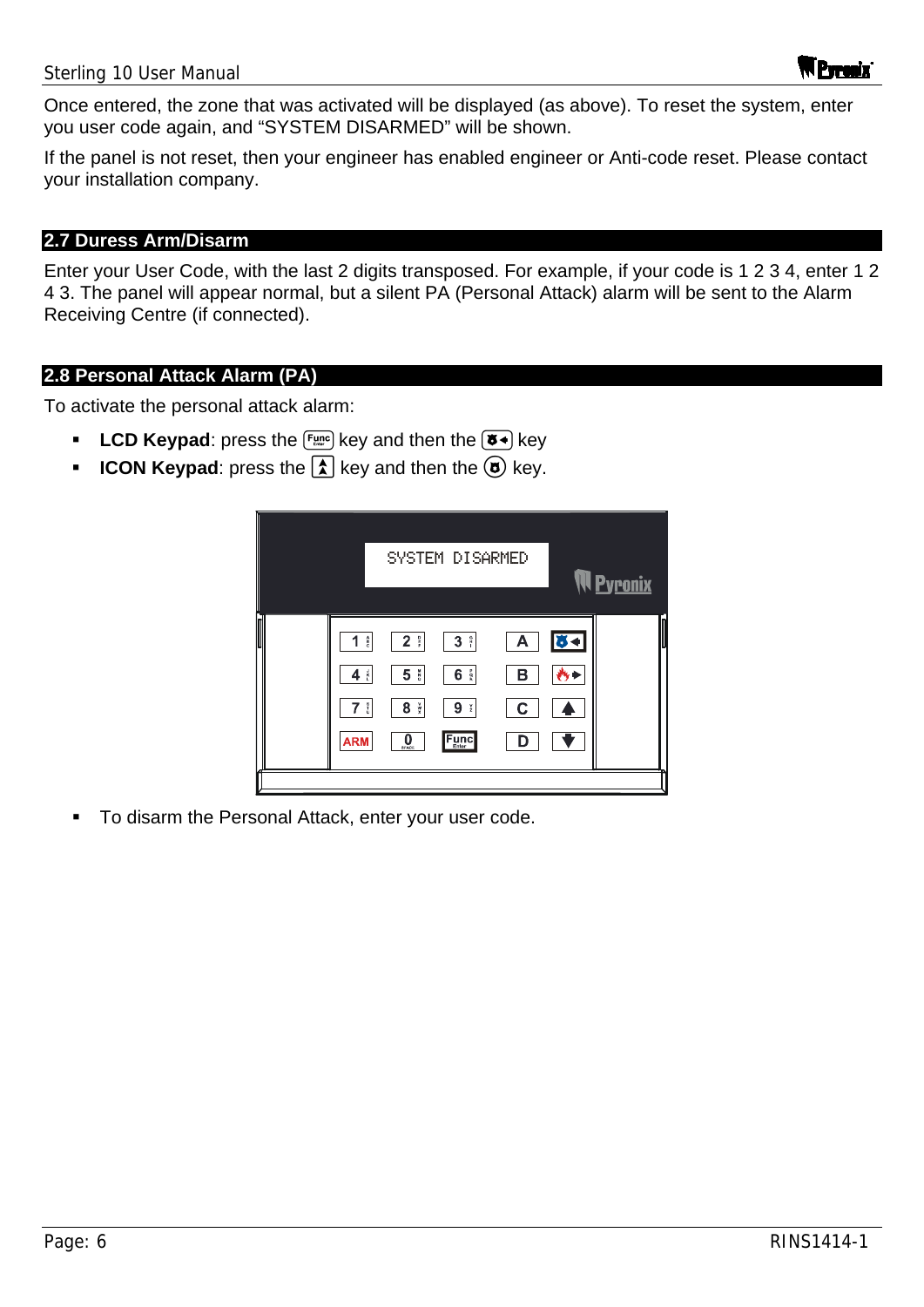#### **2.9 Fire Alarm**

To activate the Fire alarm:

- **LCD keypad:** Press the  $\lceil \frac{Func}{m} \rceil$  key and then the  $\lfloor \frac{1}{k} \rfloor$  key.
- **ICON Keypad:** Press the  $\boxed{\triangle}$  key and then the  $\overset{\mathcal{A}}{\triangle}$  key.

| $2$ $\frac{6}{5}$<br>3 <sup>°</sup><br>$_{\rm c}^{\rm A}$<br>1<br>$\frac{p}{R}$<br>5 <sup>8</sup><br>$\mathbf{r}$<br>6<br>4<br>$\frac{5}{5}$<br>$\frac{v}{x}$<br>8<br>9:<br>7<br>$F_{\text{Enter}}$<br>0<br><b>ARM</b><br><b>SPACE</b> | SYSTEM DISARMED            | <b>Pyronix</b> |
|----------------------------------------------------------------------------------------------------------------------------------------------------------------------------------------------------------------------------------------|----------------------------|----------------|
|                                                                                                                                                                                                                                        | А<br>в<br>С<br>$\mathbf D$ |                |

To disarm the Fire activation, enter your user code.

#### **2.10 Turning Chime On and Off**

If this option is selected, the panel will generate a three-note sound when an entry/exit tone is activated.

#### *NOTE: The panel must be in 'Disarmed' Mode.*

#### **LCD Keypad**

- Press the  $F_{\text{time}}$  key.
- Then the  $\boxed{1}$  key.

 $A \cdot \Phi'$  will be displayed in the left hand corner of the LCD keypad.

To turn off the chime feature:

- Press the  $F_{\text{unc}}$  key
- Then the  $\left( 1 \right)$  key.

#### **ICON Keypad**

- Press the  $\boxed{\triangle}$  key
- **Then the**  $\begin{bmatrix} 1 \end{bmatrix}$  **key.**

A  $\hat{P}$  will be displayed in the bottom left hand corner of the ICON keypad.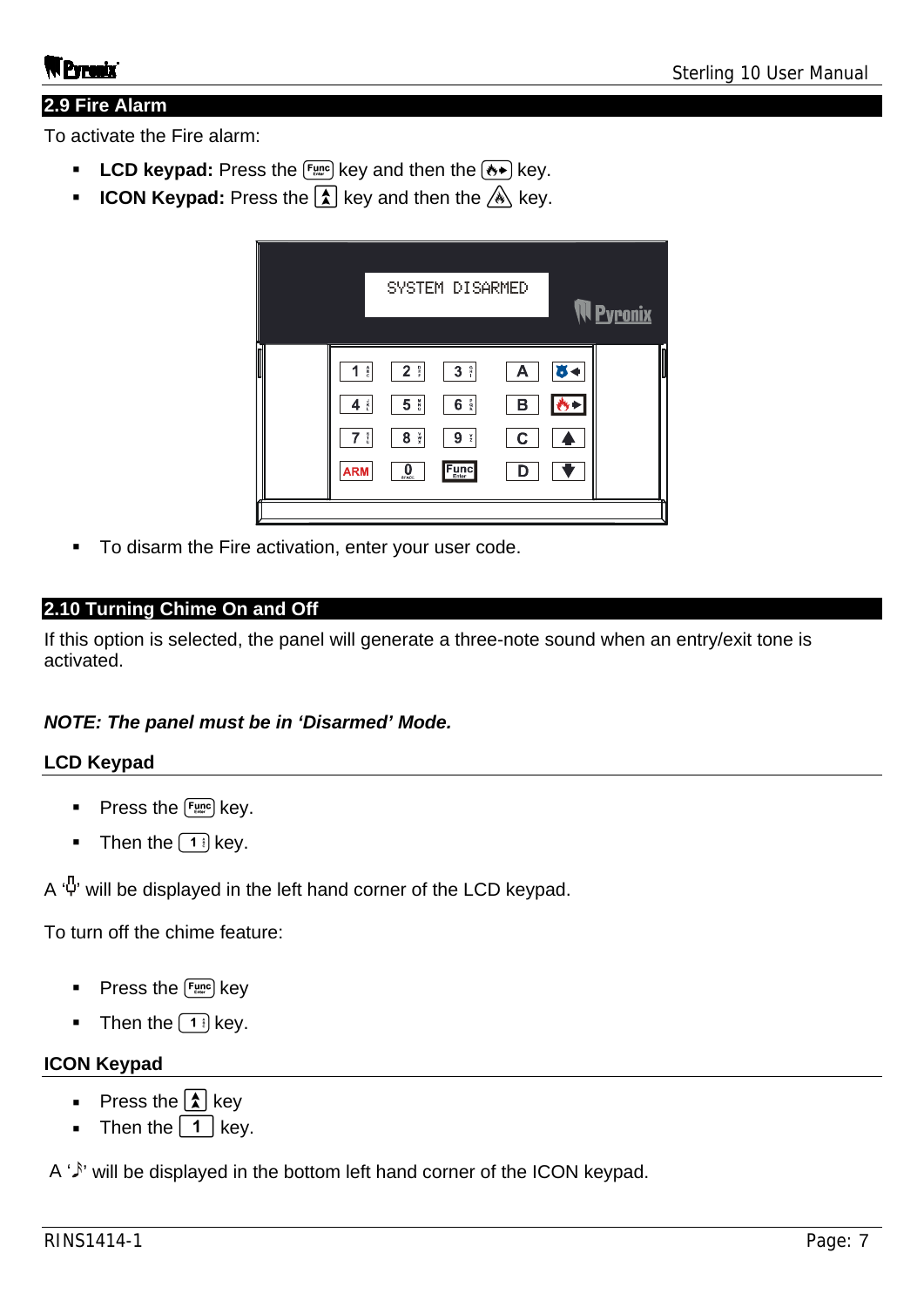To turn off the chime feature:

- Press the  $\Omega$  key
- Then the  $\boxed{1}$  key again.

#### **2.11 Reading the Event Log**

The Sterling 10 control panel incorporates a memory log of the last 100 alarm events and is accessible to both Users and the Engineer. It will record Fire, Intruder, Personal Attack and Tamper alarms and will also show if any of the 8 alarm zones have been triggered or omitted. To access the Event Log:

#### **LCD Keypad**

- Press the **Func** key
- Then the  $\boxed{2}$  key.

The most recent event will be displayed.

If the  $\left( \bullet \right)$  key is pressed, the previous log entry will be displayed:



Similarly, if the down arrow key is pressed, the next most recent entry will be displayed. The up and down arrow keys may be used to scroll through the last 100 events in the event log. An error tone will be produced if an attempt is made to scroll outside either end of the event log.

To leave this function, press the  $F_{\text{time}}$  key.

#### **ICON Keypad**

- Press the  $\lambda$  key
- Then the  $\boxed{2}$  key. The disarmed symbol will flash  $\frac{3}{2}$ , and the most recent event will be displayed.

The up and down arrow keys may be used to scroll through the last 100 events in the event log. An error tone will be produced if an attempt is made to scroll outside either end of the event log.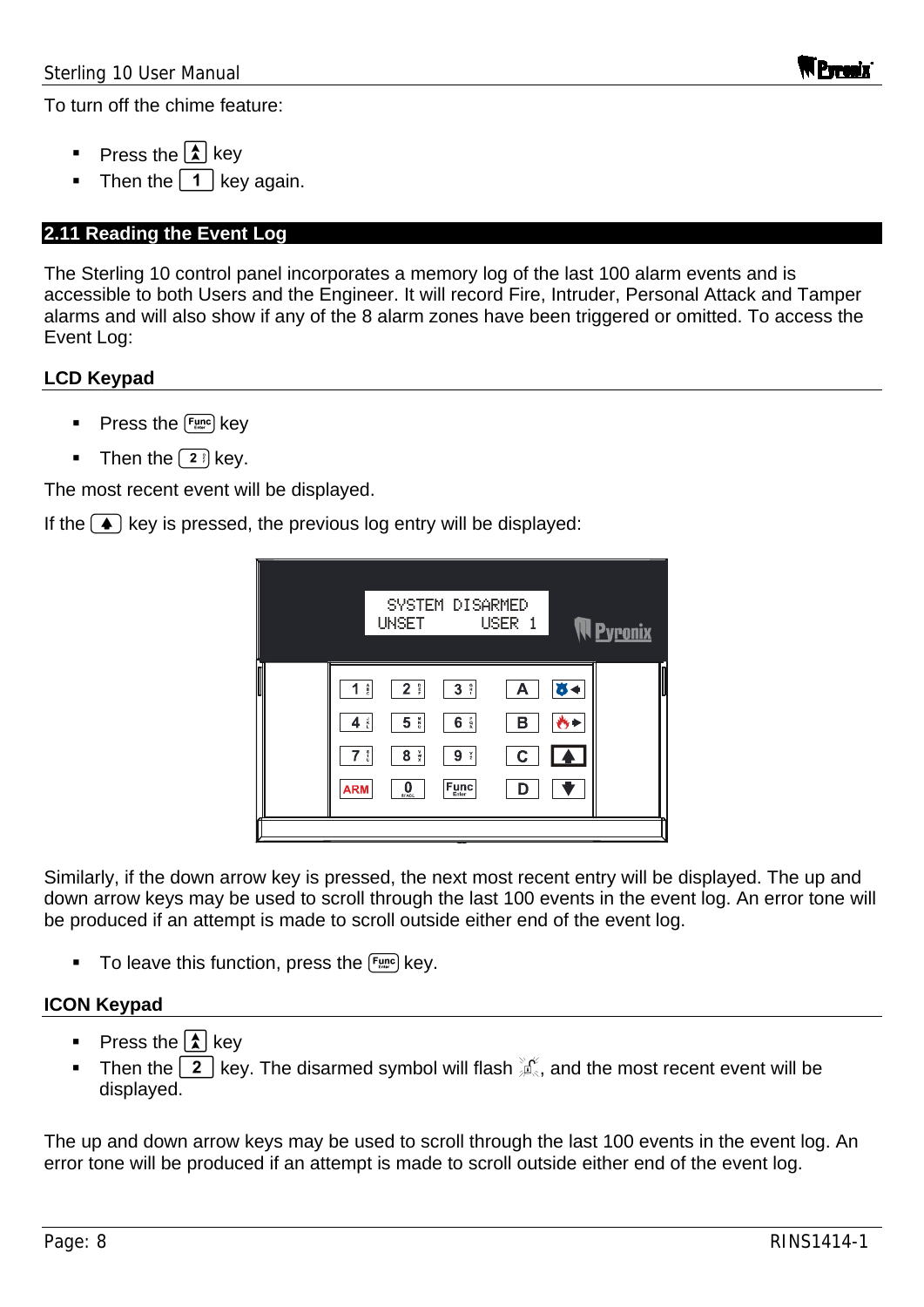Log entries are displayed as icons, with the zone or user number displayed after if appropriate. Zone and user numbers are displayed **AFTER** the log entry if you are scrolling from last to first log entry (using the  $\boxed{\blacktriangle}$  key), and **BEFORE** if scrolling from first to last ( $\boxed{\blacktriangledown}$  key).

The only exception to this is alarm activations. The zone number only will be displayed.

To leave this function, press the  $\boxed{\uparrow}$  key.

#### **EVENT LOG DISPLAY ICONS**

| Icon                        | <b>Meaning</b>                                                                                                                                |
|-----------------------------|-----------------------------------------------------------------------------------------------------------------------------------------------|
|                             | A fault has occurred. The number following this icon identifies one of the following<br>faults:                                               |
| 0                           | $l =$ Bell Fuse Failure<br>$\vec{e}$ = Auxiliary Fuse Failure<br>$\vec{J}$ = Telephone Line Failure<br>$\bm{\mathsf{Y}}$ = Mains (AC) Failure |
| E                           | Engineer mode entered.                                                                                                                        |
| U                           | Panel was disarmed – followed by the user number.                                                                                             |
| Ρ                           | Personal Attack (button or zone) activated.                                                                                                   |
|                             | Fire zone activated.                                                                                                                          |
| R                           | Panel was armed - followed by user number.                                                                                                    |
| 0                           | A zone was omitted – followed by the zone number.                                                                                             |
| Ł                           | A tamper fault has occurred.                                                                                                                  |
| $\mathsf{H}$ to $\mathbf G$ | Show which zone or user the log entry refers to.<br>Note: User 9 is a keyswitch zone (if programmed), not a normal user. There is no zone 9.  |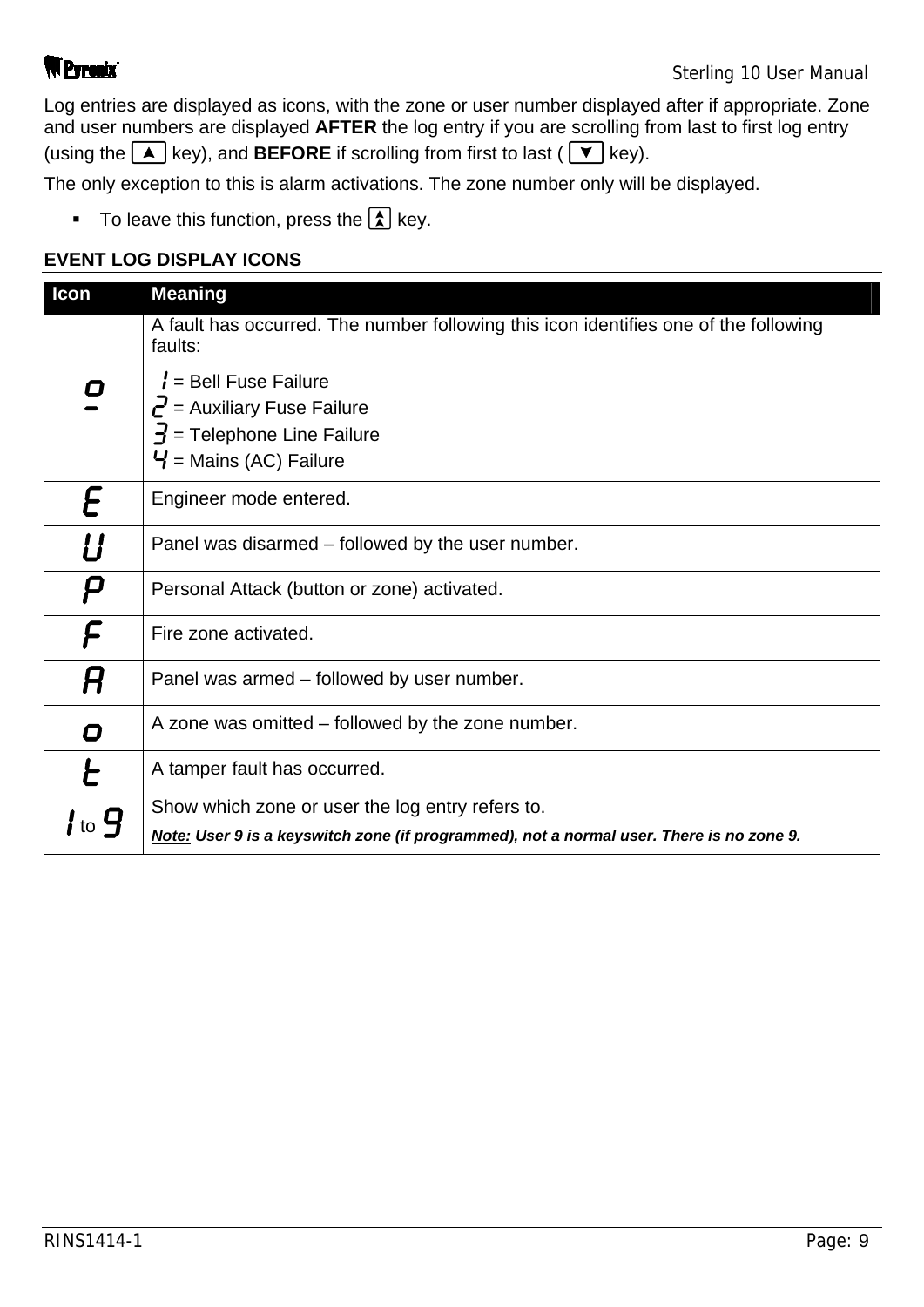### **3. MASTER USER ONLY FUNCTIONS**

**The following operations can only be performed by the Master User. The panel distinguishes who the user is by reading the last code that was entered to disarm the system. If the last code entered was by a Limited User, then these functions won't be available. Therefore to access these functions enter your Master Code (the panel will start arming), then enter your master code again (to disarm the panel), then these functions will be available.** 

#### **3.1 Event Log Reset**

#### **LCD Keypad**

- Press the  $F_{\text{time}}$  key
- Then the  $\blacktriangledown$  key and scroll to 'CLEAR LOG'.
- Press the  $F_{\text{time}}$  key to accept.

A two-tone sound will be heard stating the event log has now been cleared.

#### **NOTE: This function will only be available if enabled by your engineer.**

#### **ICON keypad**

- Press the  $\lambda$  key,
- Followed by the  $\boxed{3}$  key.

A two-tone sound will be heard stating the event log has now been cleared.

**NOTE: This function will only be available if enabled by your engineer.**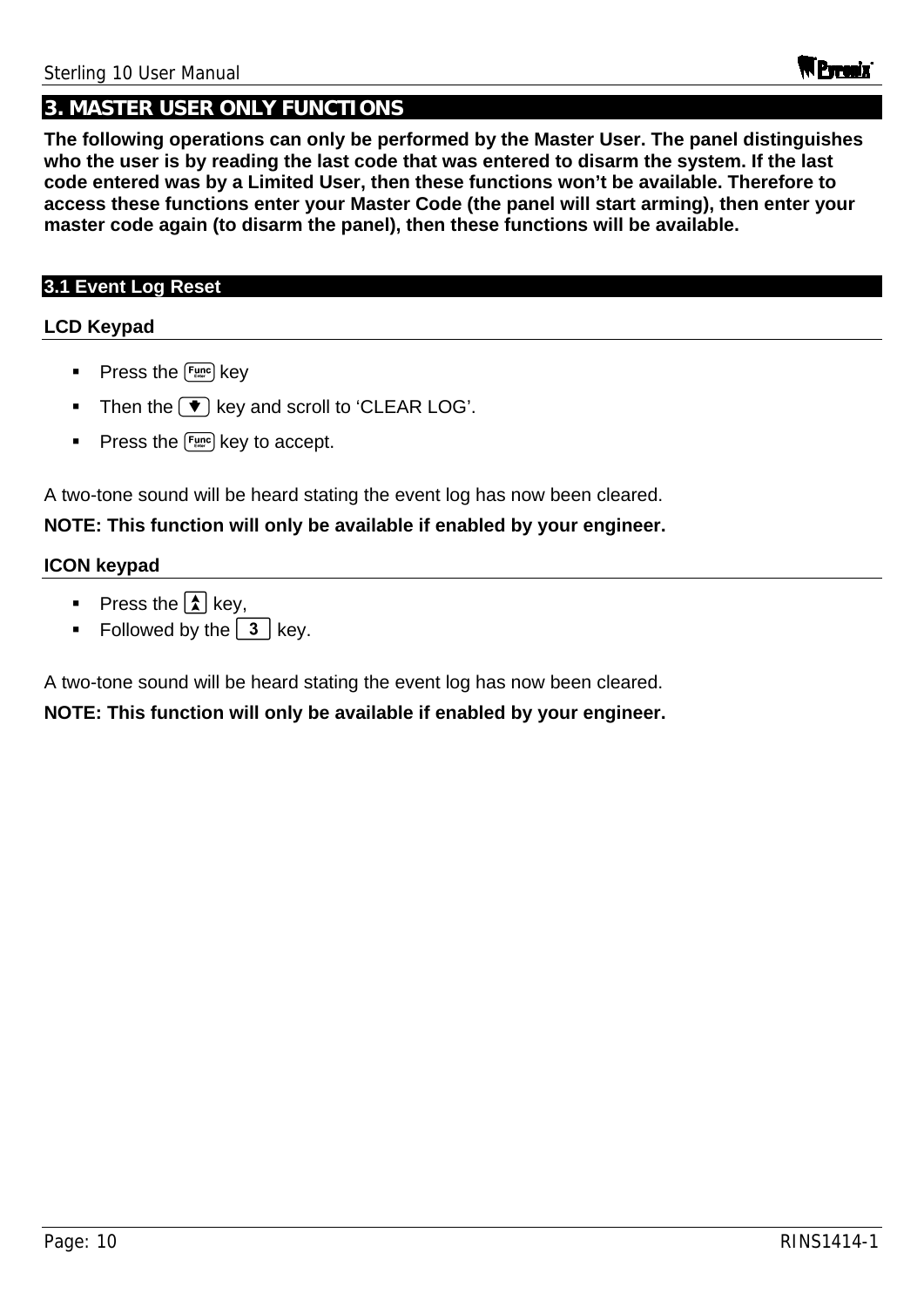#### **3.2 System Test**

The System Test function checks the display of the keypad, the strobe, the bell and the internal sounder if these are connected.

#### **LCD Keypad**

- Press the  $F_{\text{enc}}$  key
- $\blacksquare$  Then the  $\blacktriangledown$  key and scroll to 'SYSTEM TEST'.
- Press the  $F_{\text{enc}}$  key to accept.

The Following will be displayed:

|   |                                                                                                                                                            | SYSTEM TEST<br>DISPLAY TEST                                                                        |                  |    |  |
|---|------------------------------------------------------------------------------------------------------------------------------------------------------------|----------------------------------------------------------------------------------------------------|------------------|----|--|
| M | $2$ $\frac{6}{5}$<br>1<br>$\frac{A}{c}$<br>5 <sup>8</sup><br>$4$ $\frac{1}{5}$<br>$7 \frac{1}{5}$<br>$\frac{v}{x}$<br>8<br>0<br><b>ARM</b><br><b>SPACE</b> | 3 <sup>°</sup><br>$\frac{p}{R}$<br>6<br>9<br>$\frac{\mathsf{Y}}{\mathsf{Z}}$<br>$F_{\text{Enter}}$ | А<br>в<br>С<br>D | a) |  |
|   |                                                                                                                                                            |                                                                                                    |                  |    |  |

- **Press the**  $\lceil \frac{F_{\text{LMC}}}{F_{\text{LMC}}}\rceil$  **key to perform the next test: 'STROBE TEST' will then be displayed.**
- **Press the Funcil key to perform the next test: 'BELL TEST' will then be displayed.**
- Press the Funce key to perform the next test: 'SOUNDERS TEST' will then be displayed.
- **Press the Funcil key once more to exit System Test.**

#### **ICON Keypad**

- Press the  $\left| \boldsymbol{\hat{\lambda}} \right|$  key, followed by the  $\left| \boldsymbol{\hat{5}} \right|$  key.
- Press the  $\boxed{\lambda}$  key to perform the Display Test all symbols are displayed except for the Fault symbol.
- Press the  $\lambda$  key to perform the Strobe Test.
- Press the  $\left[\frac{\lambda}{\lambda}\right]$  key to perform the Bell Test.
- Press the  $\lambda$  key to perform the Internal Sounders Test.
- Press the  $\boxed{\mathbf{\hat{x}}}$  key to exit the System Test.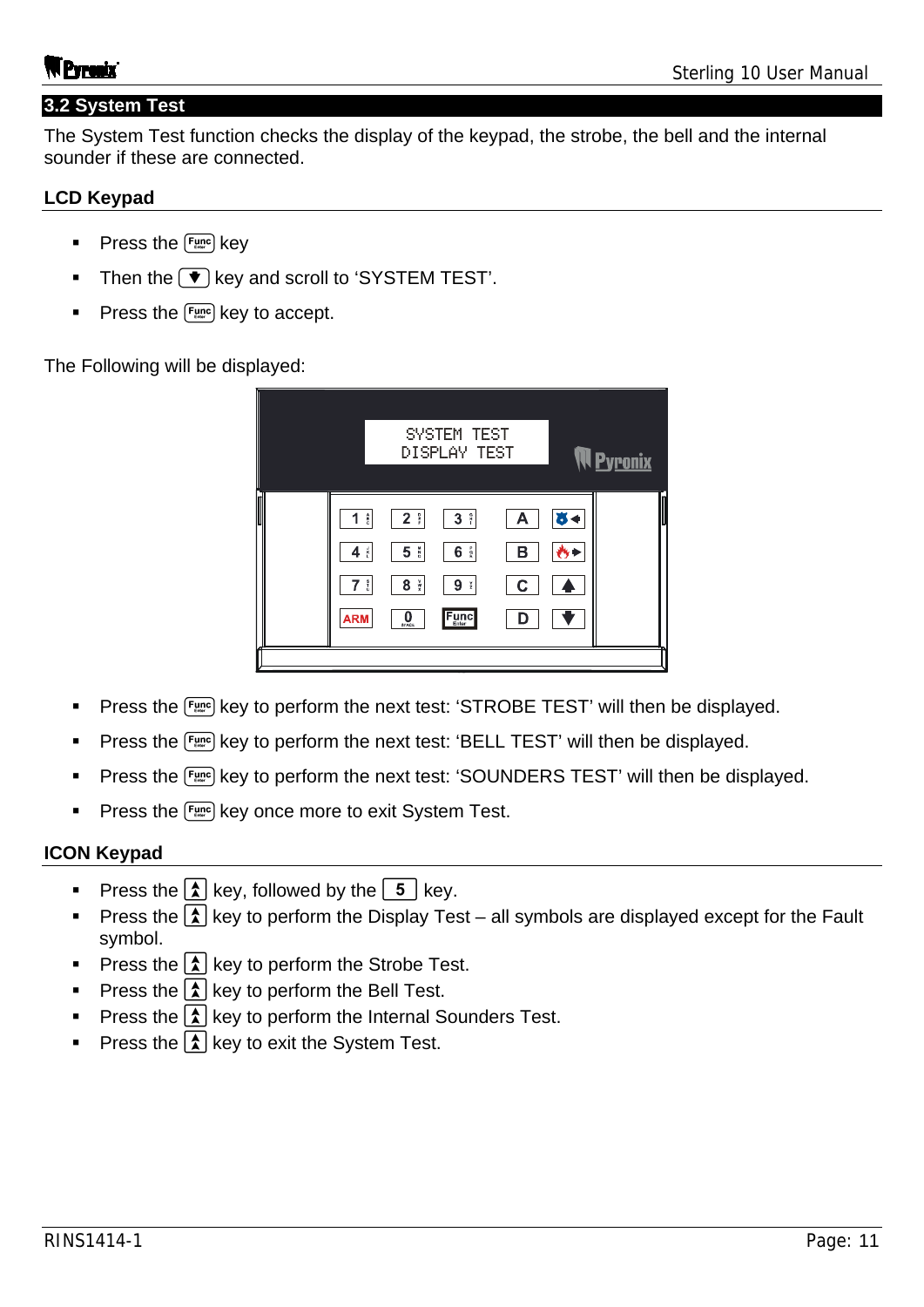#### **3.3 Walk Test Mode**

The Walk test function allows each of the Arm Modes to be checked in order to verify that all the intruder detectors on the alarm system are functioning correctly. When undergoing a walk test the Engineer or Master User can choose which of the Arm Modes they wish to test. Any zone used in that Arm Mode will cause a chime at the keypad or extension speaker if they are triggered.

#### **LCD Keypad**

- Press the  $F_{\text{enc}}$  key
- Then the  $\blacktriangledown$  key and scroll to 'WALK TEST'.
- Press the  $F_{\text{time}}$  key to accept.
- Use the  $\blacktriangledown$  key to choose the desired Arm Mode you wish to Walk Test,
- Then press the  $F_{\text{time}}$  key.
- Enter the 4-digit Master Code.

After the countdown timer (default 30 seconds) has stopped, the system is armed and ready to be tested. When the walk test mode is enabled the keypad will display any activated zones. As shown below:



This enables all the zone configurations to be walk tested individually.

**To exit the walk test enter your 4-digit user code.** 

#### **ICON Keypad**

- Press the  $\boxed{\color{blue} \uparrow}$  key
- Followed by the  $\boxed{6}$  key.
- Enter your 4-digit Master Code
- Press the  $\boxed{1}$  kev.
- Select the required arm mode, either  $\boxed{1}$ ,  $\boxed{2}$ ,  $\boxed{3}$  or  $\boxed{4}$ .

When the walk test mode is enabled the Chime symbol will flash. If the panel is then armed each active zone will cause a chime when triggered. This enables all the zone configurations to be walk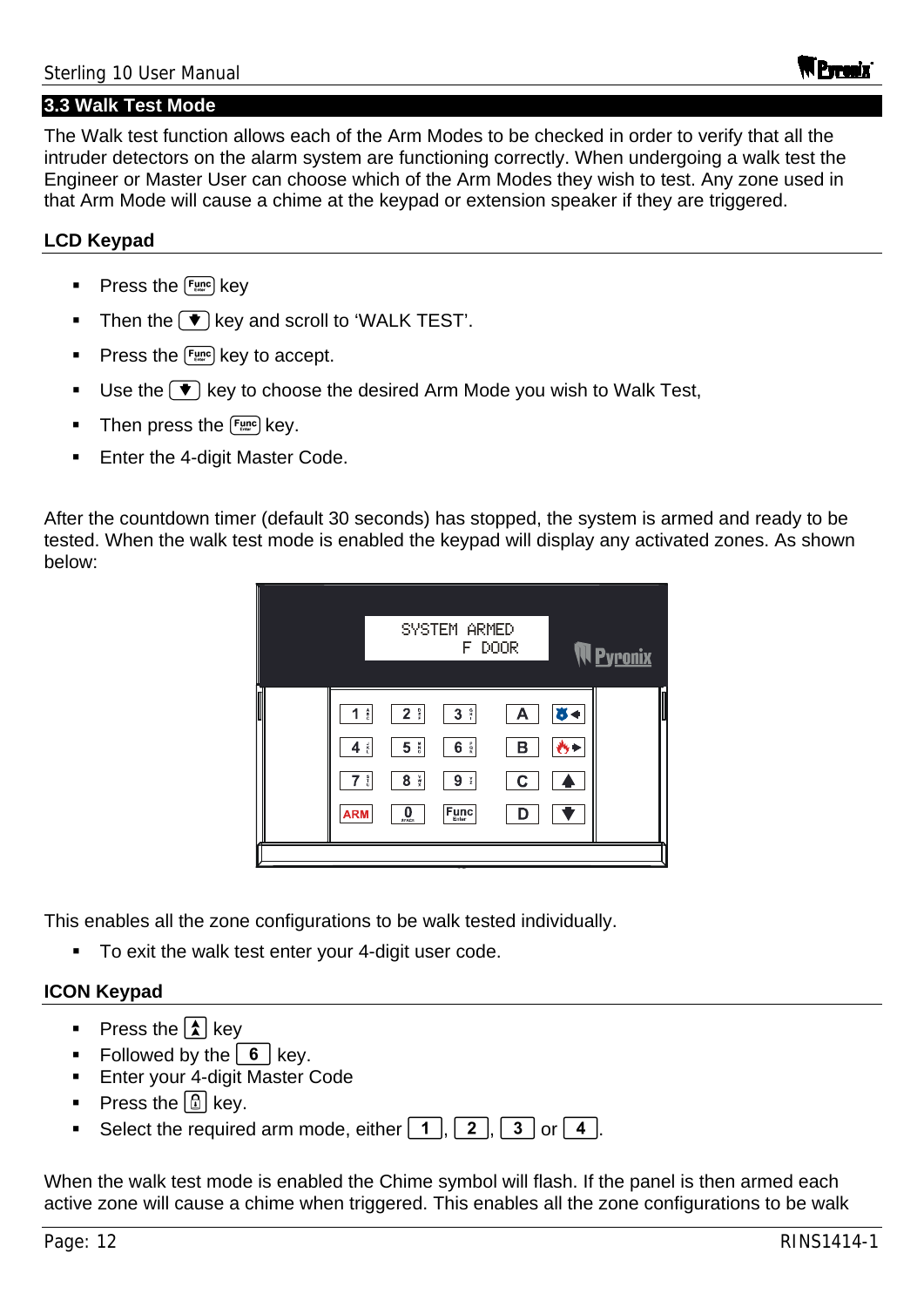tested individually. The walk test mode is cleared when the panel is disarmed. The numbers of any zones activated during the walk test will be entered in the event log.

■ To exit the walk test enter your 4-digit user code.

#### **3.4 Changing Master and Limited User Codes**

The Sterling 10 can hold up to 7 user codes:

Limited User Code (Users 2 – 7) enables:

- $\triangleright$  Panel arming and disarming with a unique 4 digit code.
- $\triangleright$  Enabling and disabling of the door chime facility
- $\triangleright$  Event log viewing

Master User (User 1) enables:

- $\triangleright$  All Limited User facilities.
- $\triangleright$  Alteration of both User and Master User codes.
- $\triangleright$  Clearing of event log (if allowed by the engineer).
- $\triangleright$  System testing Strobe/Bell/Extension Speaker.
- $\triangleright$  Walk test facilities for all four arm modes.
- $\triangleright$  Set Backlight.
- $\triangleright$  Changing display user name text.

**The default master code is 1234. Pyronix recommends that this should be changed as soon as your panel is up and running. Please also note that the Master Code cannot be deleted and is needed to change any other code.** 

#### **Changing the Master Code**

#### **LCD Keypad**

- **Press the**  $\left[ \frac{F_{\text{enc}}}{F_{\text{enc}}} \right]$  **key**
- Then the  $\blacktriangledown$  key and scroll to 'CHANGE CODES'.
- Press the  $F_{\text{time}}$  key to accept.

The following will be displayed:

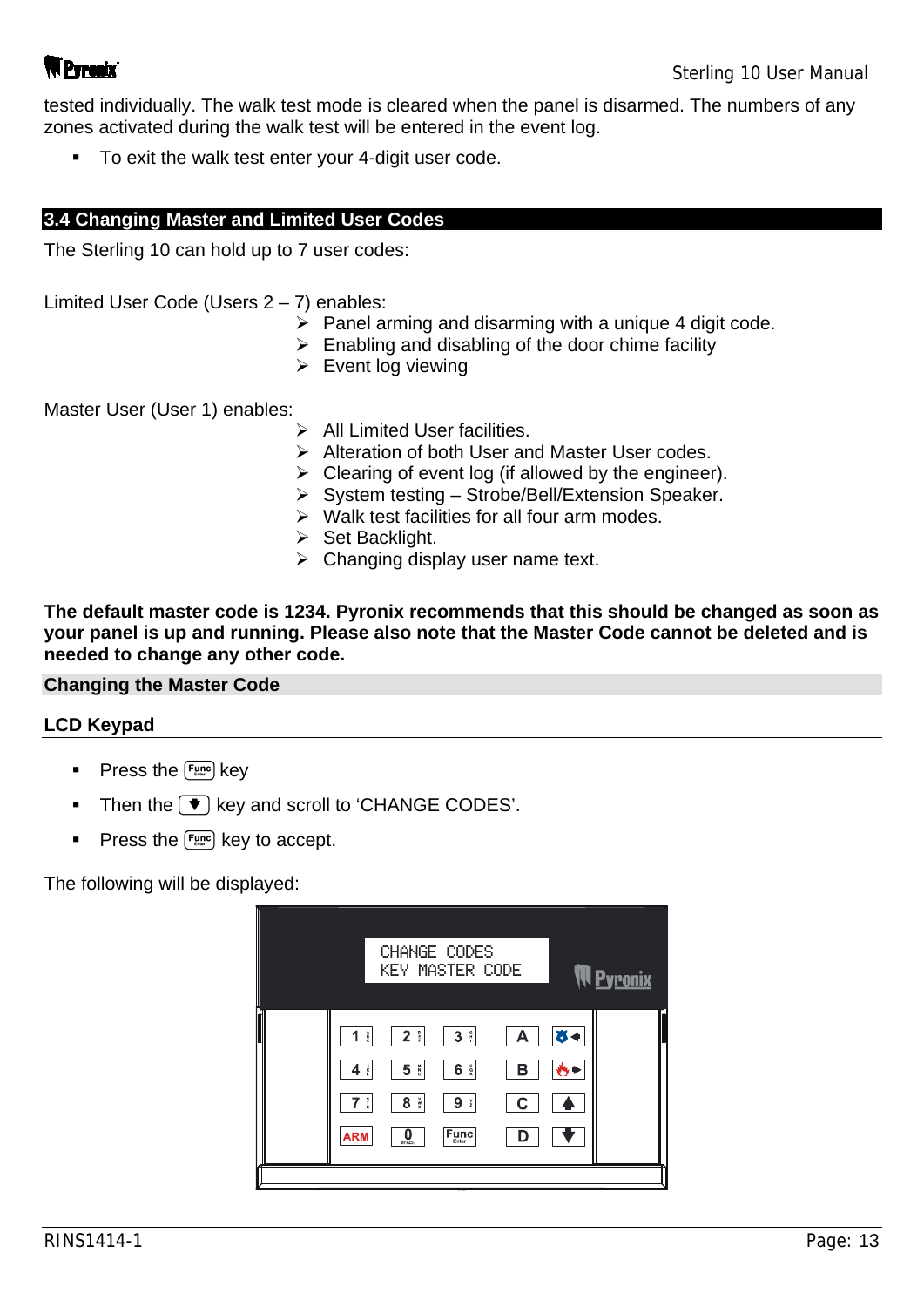Enter your 4-digit Master User Code (Default 1234).

#### The following will be displayed:



- **Press the**  $\lceil \cdot \rceil$  **key. This is to select User 1 which is the Master User.**
- **Enter the new 4-digit new code twice as per the display prompts. Three tones will be heard an** acceptance of each command. A single low tone indicates that the procedure hasn't been completed and the process will need to be started again.

#### **ICON Keypad**

- Press the  $\boxed{\color{blue}{\widehat{\lambda}}}$  key
- Followed by the  $4 \mid \text{keV}$ .
- **Enter the 4-digit Master Code.**
- Press the  $\vert 1 \vert$  key.
- **Enter the new 4-digit new code twice as per the display prompts. Three tones will be heard an** acceptance of each command. A single low tone indicates that the procedure hasn't been completed and the process will need to be started again.

#### **Changing The Limited User Code**

#### **LCD Keypad**

- Press the  $F_{\text{time}}$  key
- Then the  $\blacktriangledown$  key and scroll to 'CHANGE CODES'
- Press the  $F_{\text{time}}$  key to accept.
- **Enter your 4-digit Master User Code (Default 1234).**
- **Enter any number from 2 to 7 to select the user code you wish to add/change.**
- For example, to add User 2, press the  $(2)$  key: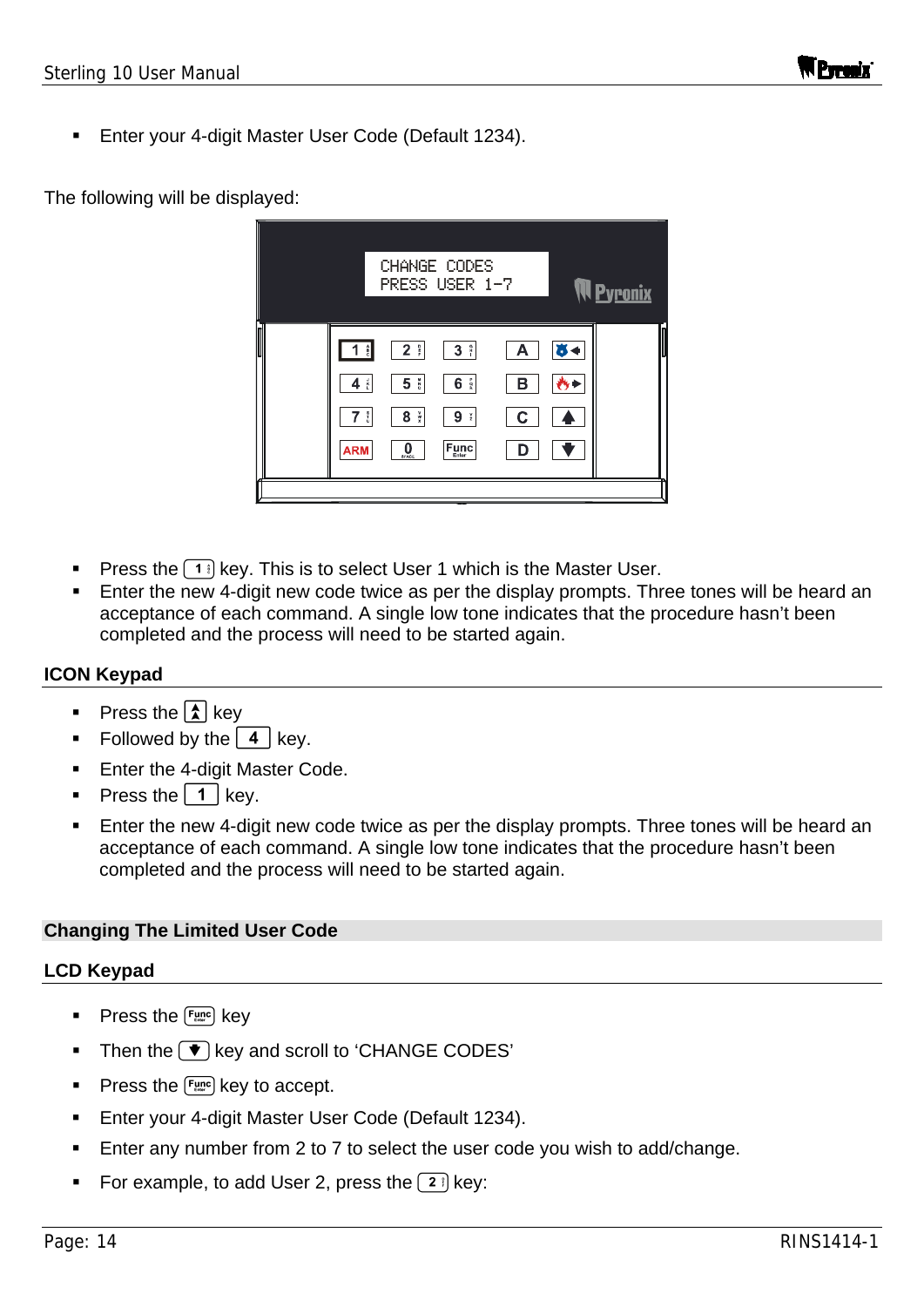

 Enter the new 4-digit new code twice as per the display prompts. Three tones will be heard an acceptance of each command. A single low tone indicates that the procedure hasn't been completed and the process will need to be started again.

#### **ICON Keypad**

- Press the  $\lambda$  key
- Followed by the  $\boxed{4}$  key.
- **Enter the 4-digit Master Code.**
- **Enter any number from 2 to 7 to select the user code you wish to add/change.**
- Enter the new 4-digit new code twice as per the display prompts. Three tones will be heard an acceptance of each command. A single low tone indicates that the procedure hasn't been completed and the process will need to be started again.

#### **Deleting a Limited User Code**

#### **LCD Keypad**

- Press the  $\left[\frac{Func}{error}\right]$  key
- Then the  $\bullet$  key
- Scroll to 'CHANGE CODES'
- Press the  $F_{\text{time}}$  key to accept.
- **Enter your 4-digit Master User Code (Default 1234).**
- **Enter any number from 2 to 7 to select the user code you wish to delete.**
- Then press the  $\blacktriangle$  key to delete the code. An acceptance tone will be heard, stating that the user code you chose has been deleted.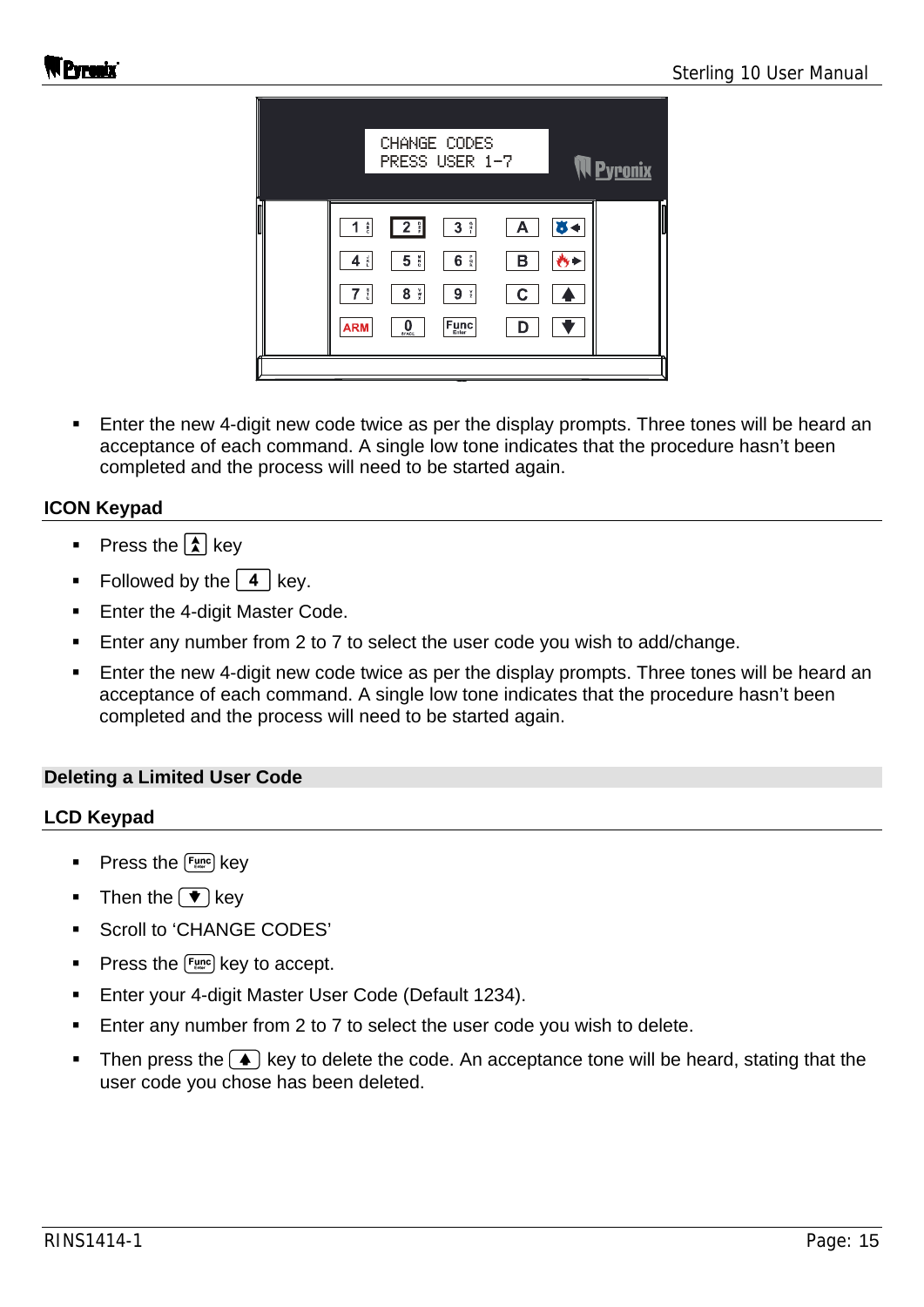

### **3.5 AC Mains Loss (Fault Tone)**

If the AC mains fails, Power Fail will be shown on the display, and a fault tone will sound every 5 seconds. The panel will automatically run off backup battery when there is a mains fail.

To clear the fault tone, press the  $F_{\text{unc}}$  key.

#### **3.6 System Faults**

There are 4 fault conditions automatically detected by the Sterling 10. The user is informed of a fault via a flashing '!' (LCD keypad) or ' $\mathbb{X}^k$ ' (Icon keypad) and an error tone will be emitted every 5 seconds when the panel is in disarmed mode. Press the function key to stop the error tone. The '' or  $'\mathbb{X}^n$  will remain on until the fault has been corrected.

### **LCD Keypad**

To determine the fault go into the log by:

- Pressing the  $F_{\text{time}}$  key
- Followed by the  $\boxed{2}$  key.

The fault will be displayed:

Bell Fuse Failure. Auxiliary Fuse Failure. Telephone Line Failure. Mains (AC) Failure.

Press  $F_{\text{unc}}$  to exit the log.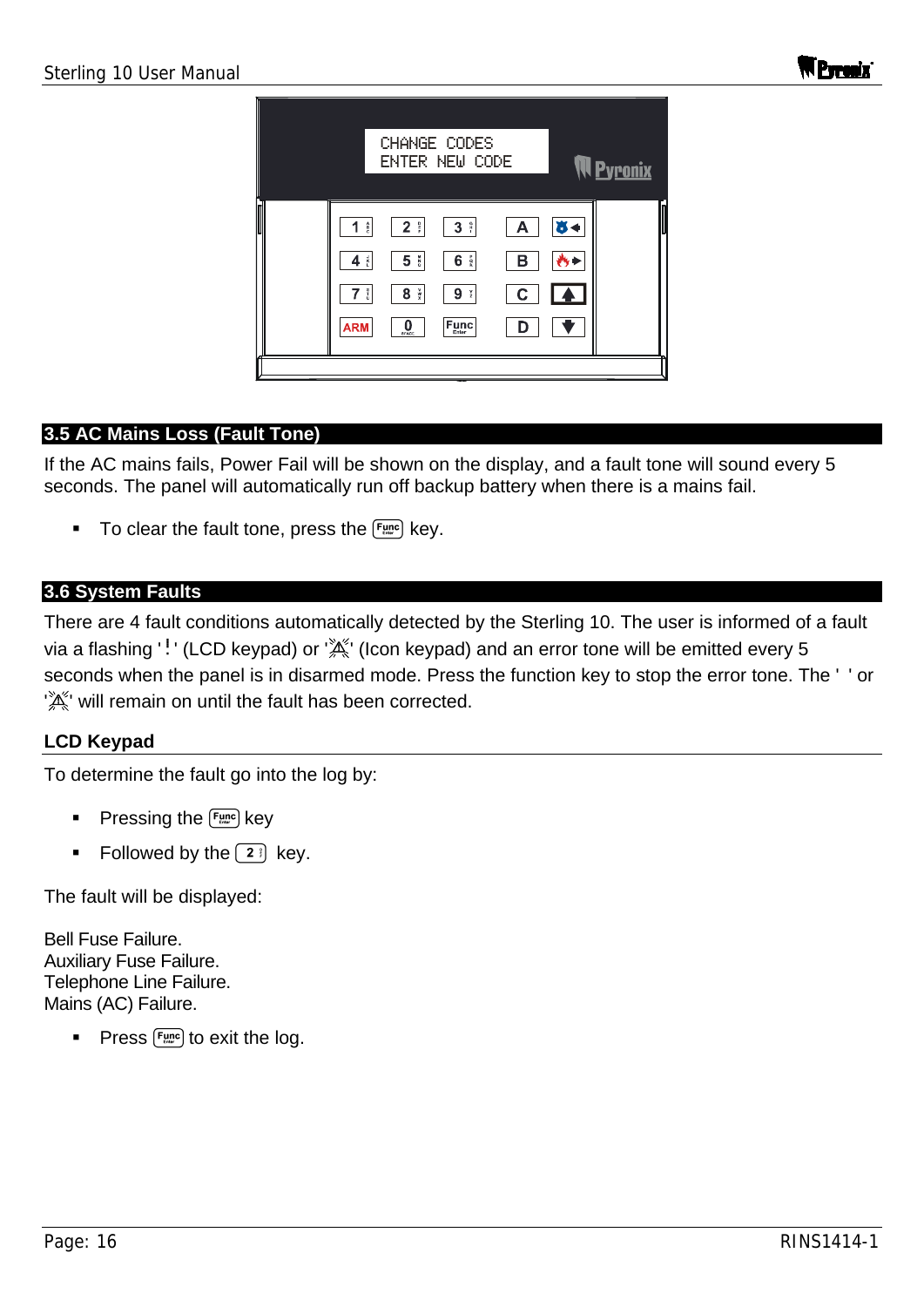#### **ICON Keypad**

The  $\mathbf{\Omega}$  symbol will be displayed.

- Press the  $\blacktriangle$  key to see the fault as described below:
- **Bell Fuse Failure.**
- **2** Auxiliary Fuse Failure.
- **3** Telephone Line Failure.
- 4 Mains (AC) Failure.
	- Press  $\boxed{\triangle}$  to exit the log.

### **3.7 Change Text (LCD only)**

It is possible to change the text for the users, so you can easily determine the last person to arm/disarm the panel (this will be displayed in the event log).

#### **LCD Keypad**

- Press the  $F_{\text{unc}}$  key
- Then the  $\blacktriangledown$  key and scroll to 'CHANGE TEXT'
- Press the  $F_{\text{time}}$  key to accept.

The following will be displayed:

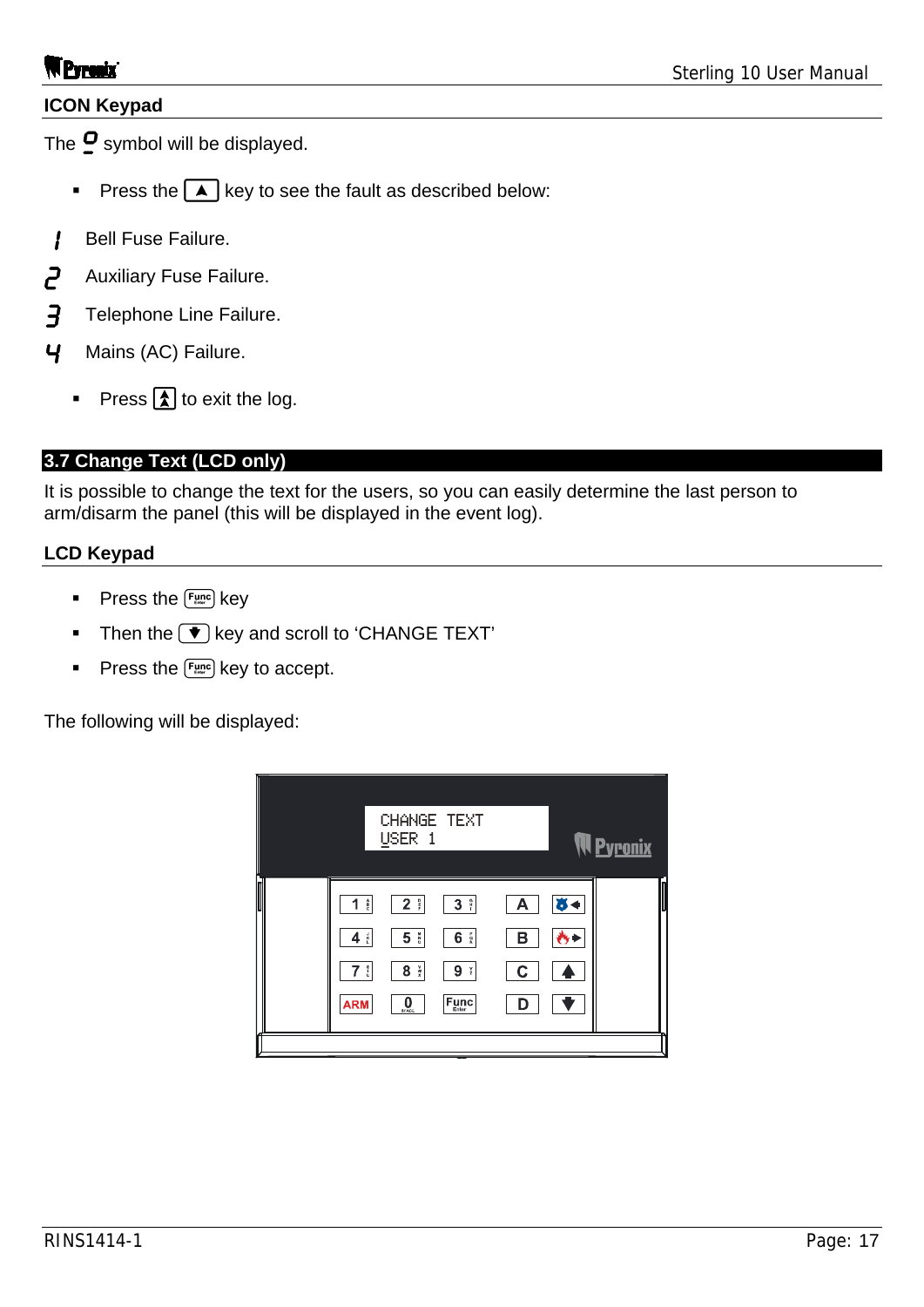

Each key has been assigned three letters of the alphabet, and by pressing the key several times you can scroll through the number and letter sequence.

To insert spaces between characters press the  $\lceil \Omega \rceil$  key twice. When the desired letter or number is displayed use the  $(\overline{8})$  and  $(\overline{8})$  scroll keys to move between segments on the display and when the text is complete press the  $F_{\text{time}}$  key to accept, the dual tone will be heard on acceptance.

### *The key must be pressed or the text changes will not be accepted.*

- Use the  $\left(\blacktriangledown\right)$  key to scroll to 'EXIT'
- Press  $F_{\text{time}}$  to accept.

#### **3.8 LCD Text Defaults**

The following shows the default labels:

| <b>Situation</b>                                           | Label                        |
|------------------------------------------------------------|------------------------------|
| <b>System Disarmed</b>                                     | SYSTEM DISARMED              |
| <b>System Armed</b>                                        | SYSTEM ARMED                 |
| First To Alarm Mode<br>(After alarm, when code<br>entered) | SYSTEM ARMED<br>ALARM LOUNGE |
| <b>System Faults</b>                                       | <b>ISYSTEM DISARMED</b>      |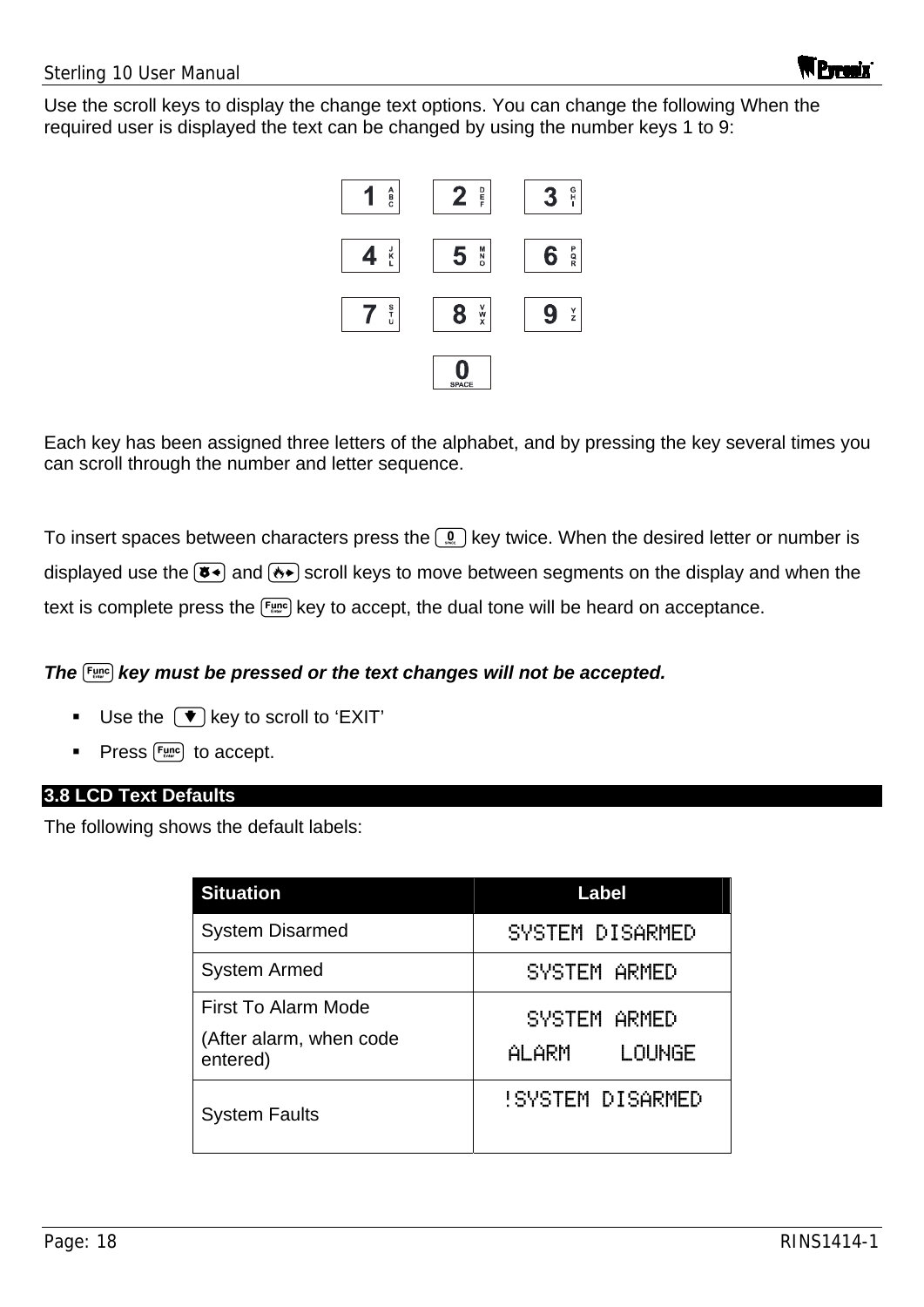| Zone           | <b>Label</b>     | <b>User</b>      | <b>Label</b> |
|----------------|------------------|------------------|--------------|
| 1              | <b>DOOR</b><br>F | 1 (Master User)  | <b>USER</b>  |
| $\overline{2}$ | <b>HALL</b>      | 2 (Limited User) | <b>USER</b>  |
| 3              | LOUNGE           | 3 (Limited User) | <b>USER</b>  |
| 4              | DINING           | 4 (Limited User) | <b>USER</b>  |
| 5              | KITCHEN          | 5 (Limited User) | <b>USER</b>  |
| 6              | <b>DOOR</b><br>В | 6 (Limited User) | USER         |
| 7              | CONSERV          | 7 (Limited User) | USER         |
| 8              | LANDING          | 8 (Limited User) | <b>USER</b>  |

|                | <b>Label</b>     | <b>User</b>      | <b>Label</b>      |
|----------------|------------------|------------------|-------------------|
| 1              | DOOR<br>F.       | 1 (Master User)  | USER 1            |
| $\overline{2}$ | <b>HALL</b>      | 2 (Limited User) | USER <sub>2</sub> |
| 3              | LOUNGE           | 3 (Limited User) | USER <sub>3</sub> |
| 4              | DINING           | 4 (Limited User) | USER 4            |
| 5              | KITCHEN          | 5 (Limited User) | USER 5            |
| 6              | <b>DOOR</b><br>R | 6 (Limited User) | USER 6            |
| 7              | CONSERU          | 7 (Limited User) | USER <sub>7</sub> |
| 8              | LANDING          | 8 (Limited User) | USER 8            |

### **3.9 Setting Brightness (LCD only)**

- $\blacksquare$  Press the  $\lceil \frac{Func}{m} \rceil$  key
- **Use the**  $\bullet$  key
- Scroll until the display shows 'SET BACKLIGHT'
- Press the  $F_{\text{time}}$  key to accept.
- Press the  $\Box$  key to increase the brightness, and the  $\nabla$  key to decrease the brightness.
- Press  $F_{\text{unc}}$  to accept the desired level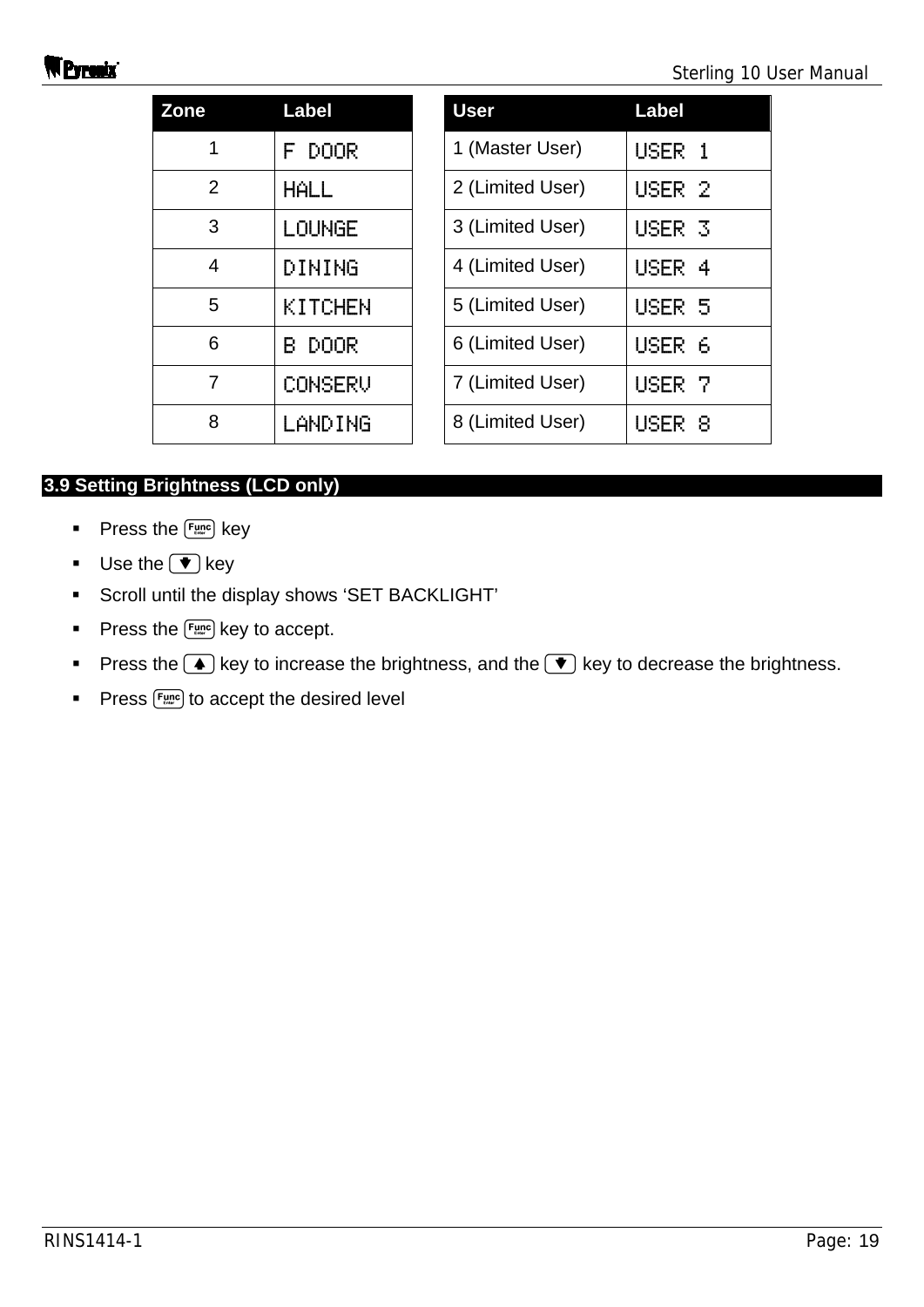$\overline{\phantom{a}}$ 

## **4. ZONE PROGRAMMING TABLE**

| 8 ZONE PROGRAMMING STATUS LABEL |            |                    |      |            |             |                                              |           | <b>STATUS KEY:</b>                                                             |
|---------------------------------|------------|--------------------|------|------------|-------------|----------------------------------------------|-----------|--------------------------------------------------------------------------------|
|                                 |            | ZONE ZONE ZON<br>N | 2    | 4          | 5           | E ZONE ZONE ZONE ZONE ZONE<br>$\overline{O}$ | 8         | = ENTRY/EXIT<br>ACCESS<br>$\overline{\mathbf{u}}$<br>$\blacktriangleleft$<br>Ш |
| <b>ROOM</b>                     |            |                    |      |            |             |                                              |           | IMMEDIATE<br><b>TAMPER</b>                                                     |
| <b>MODEA</b><br><b>ARM</b>      |            |                    |      |            |             |                                              |           | OMITTED<br>24 HOUR<br>T.<br>$\overline{\mathbf{o}}$                            |
| m<br><b>ARM</b><br>MODE I       |            |                    |      |            |             |                                              |           | PERSONAL<br>FIRE<br>$\mathbf{I}$<br>LL.<br>$\mathbf{\Omega}$                   |
| MODE C<br><b>ARM</b>            |            |                    |      |            |             |                                              |           | ATTACK                                                                         |
| <b>NODED</b><br><b>ARM</b>      |            |                    |      |            |             |                                              |           | = MOMENTARY<br>KEYSWITCH<br>$\blacktriangleright$                              |
|                                 |            |                    |      |            |             |                                              |           | KEYSWITCH<br>$d = LATCH$                                                       |
|                                 |            | ENTRY/EXIT TIME    | SECS | <b>SAB</b> | BELL OUTPUT | <b>SCB</b>                                   | BELL TIME | <b>DISABLED</b><br>ENABLED<br>PIR LEDS<br>S<br>NIKS                            |
|                                 | ENGINEER:  |                    |      |            |             |                                              |           |                                                                                |
|                                 |            | INSTALLATION CO:   |      |            |             |                                              |           |                                                                                |
|                                 | TELEPHONE: |                    |      |            |             |                                              |           |                                                                                |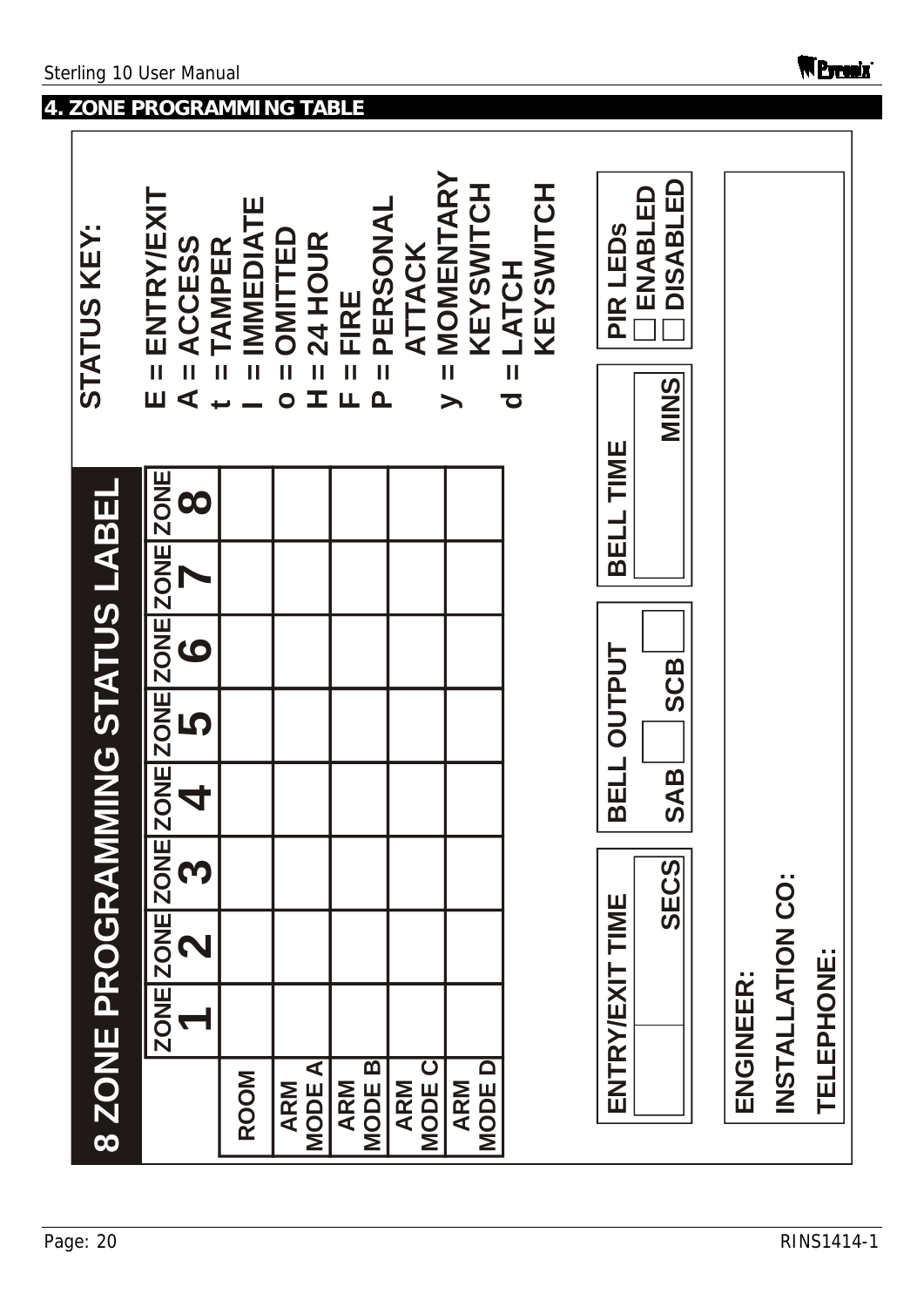## **5. NOTES**